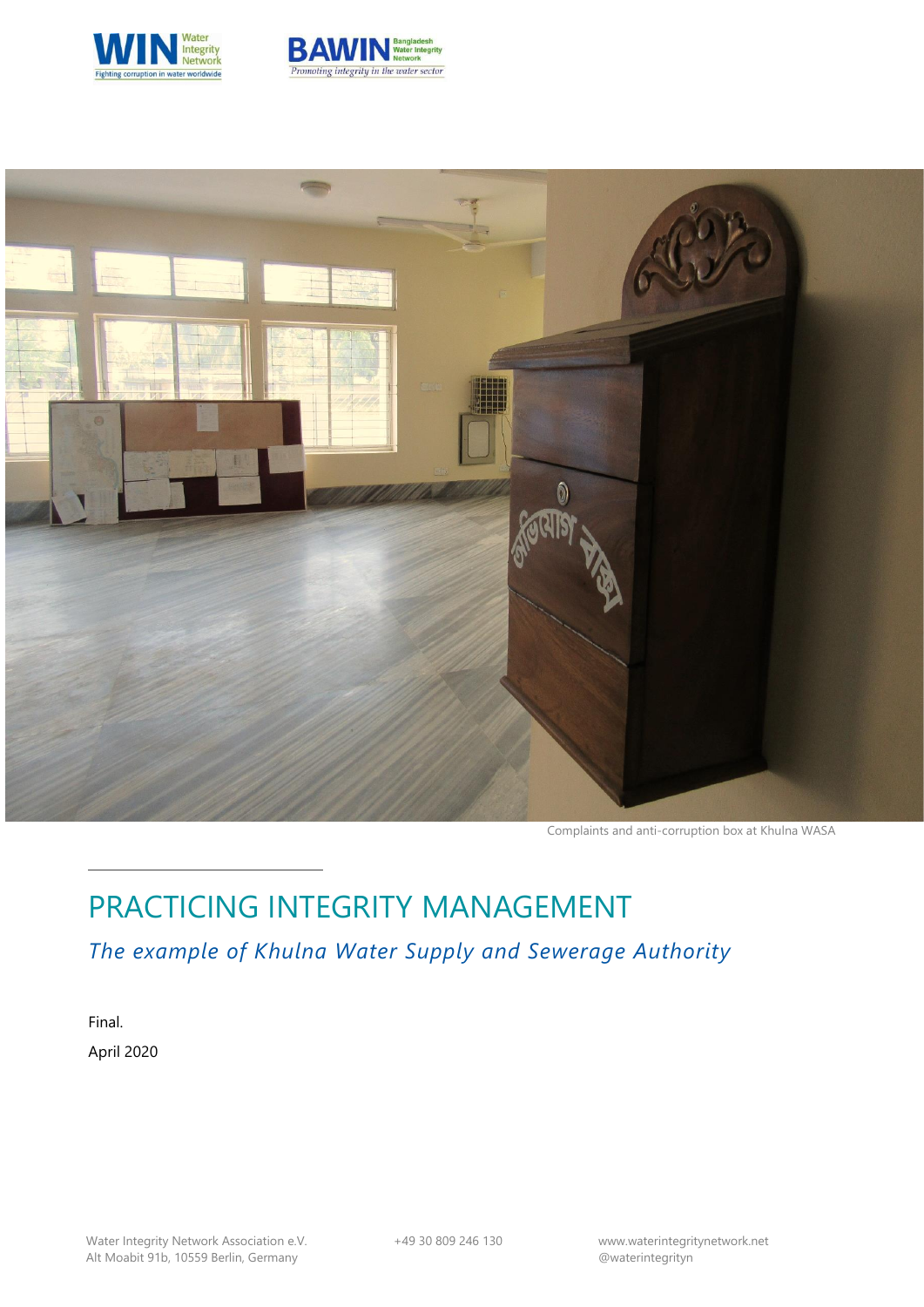# PRACTICING INTEGRITY MANAGEMENT

# *The example of Khulna Water Supply and Sewerage Authority*

#### About this document

The Khulna Water Supply and Sewerage Authority (KWASA) launched an Integrity Management process in 2015 with the support of WIN, BAWIN and cewas, using an adapted Integrity Management Toolbox to guide the process. This report documents KWASA's experience as a public sector utility and examines how integrity management is contributing to improved performance and strengthened integrity.

The utility has generated change not only within the company but also among consumers and civil society by building an awareness campaign and establishing interactive sessions bringing together KWASA staff members and customers.

KWASA's success is a result of several factors including a Managing Director (MD) with sufficient vision and leadership to push through a culture of change, a desire for change at the local political level, and sufficient autonomy to implement reforms.

This report aims to document the experience and drivers of change.

#### October 2019

Suggested citation: WIN and BAWIN. 2019. Practicing Integrity Management: the example of KWASA. Berlin: WIN.

WIN and partners encourage printing or copying the information contained herein for personal and non-commercial use with proper acknowledgement of WIN and partners. Users are restricted from reselling, redistributing or creating derivative works for commercial purposes without the express written consent of WIN.

Every effort has been made to verify the accuracy of the information contained in this report. All information was believed to be correct as of October 2019. However, WIN cannot guarantee the accuracy and the completeness of the content, nor can they accept responsibility for the consequences of its use for other purposes or in other contexts. The views expressed in this publication do not necessarily reflect the views and policies of WIN.

# Acknowledgement

Authors: Sifat E Rabbi for the Water Integrity Network (WIN) and the Bangladesh Water Integrity Network (BAWIN)

#### Editors: Binayak Das, Marian Ryan

This publication would not have been possible without the strong support and commitment of the Managing Director of KWASA Mr. Md. Abdullah. Various individuals provided crucial feedback and provided data and information during various stages of the publication. They include Swapan K Mondal of KWASA, staff members of KWASA, S M A Rashid of NGO Forum, Sanjib Biswas (ex-coordinator of BAWIN), Archi Biswas and Zakir Hossain Khan of TI-B, and Professor Mohammed Ziaul Haider, the Integrity Coach for the project. The case study was reviewed by Binayak Das, WIN and Tandiwe Erlmann, cewas.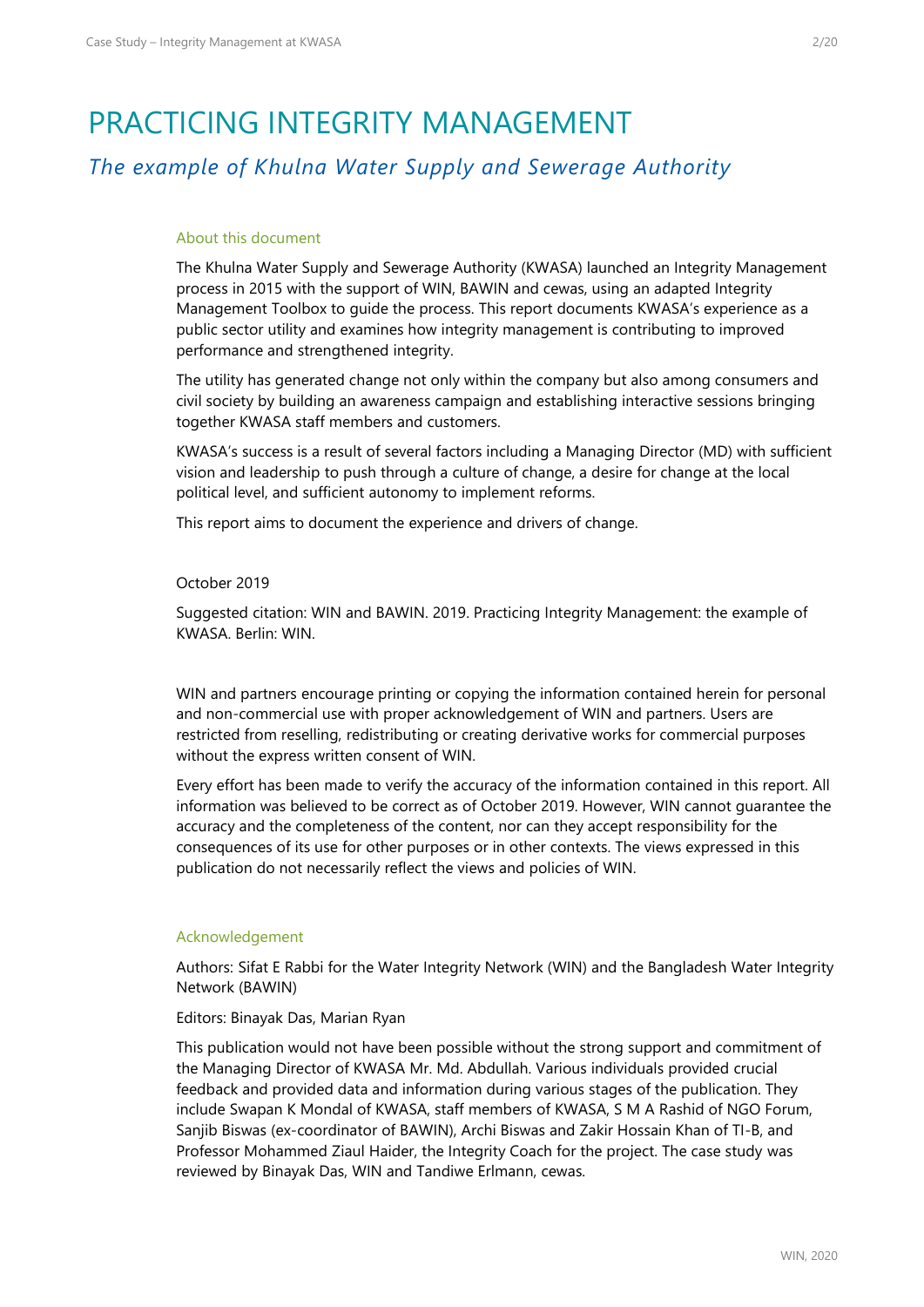# <span id="page-2-0"></span>**CONTENTS**

| 1   |                                                                                            |  |
|-----|--------------------------------------------------------------------------------------------|--|
| 1.1 |                                                                                            |  |
| 1.2 |                                                                                            |  |
| 1.3 |                                                                                            |  |
| 1.4 |                                                                                            |  |
|     | 1.4.1                                                                                      |  |
|     | 1.4.2                                                                                      |  |
| 1.5 |                                                                                            |  |
| 2   |                                                                                            |  |
| 2.1 | Phase 1: Preparation, Adaptation, and Establishment of Teams: six months (Jan-June 2015) 9 |  |
| 2.2 |                                                                                            |  |
|     | 2.2.1                                                                                      |  |
|     | 2.2.2                                                                                      |  |
|     | 2.2.3                                                                                      |  |
|     | 2.2.4                                                                                      |  |
|     | 2.2.5                                                                                      |  |
|     | 2.2.6                                                                                      |  |
| 2.3 |                                                                                            |  |
| 3   |                                                                                            |  |
| 3.1 |                                                                                            |  |
| 3.2 |                                                                                            |  |
| 3.3 |                                                                                            |  |
| 4   |                                                                                            |  |
|     |                                                                                            |  |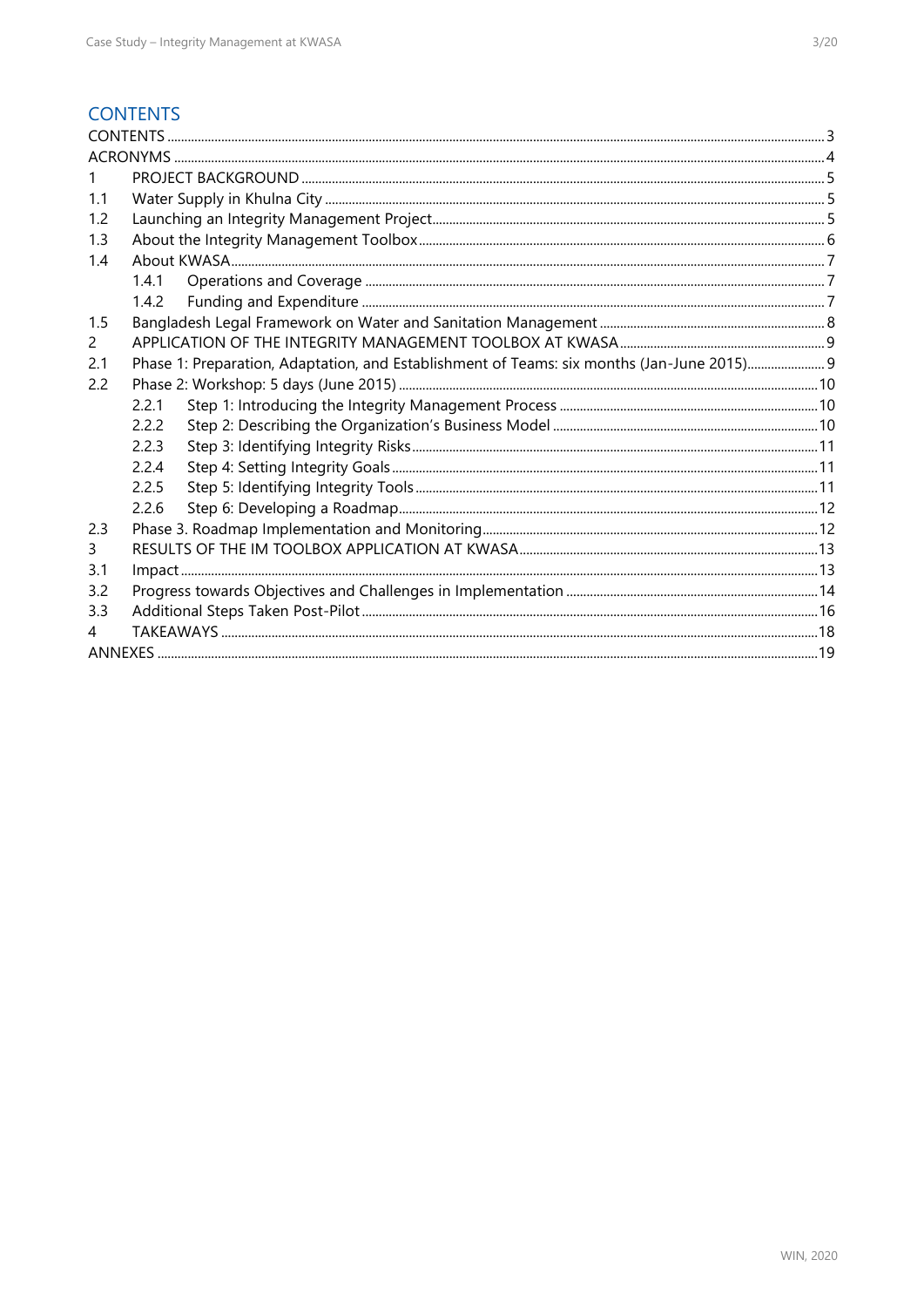# <span id="page-3-0"></span>ACRONYMS

| ADB          | Asian Development Bank                                                          |
|--------------|---------------------------------------------------------------------------------|
| <b>BAWIN</b> | Bangladesh Water Integrity Network                                              |
| <b>BDT</b>   | Bangladeshi Taka                                                                |
| CEO          | <b>Chief Executive Officer</b>                                                  |
| <b>DMD</b>   | Deputy Managing Director                                                        |
| <b>DPHE</b>  | Department of Public Health                                                     |
| GIZ          | Deutsche Gesellschaft für Internationale Zusammenarbeit (German Corporation for |
|              | International Development)                                                      |
| GoB          | Government of Bangladesh                                                        |
| IM           | <b>Integrity Management</b>                                                     |
| <b>IMA</b>   | <b>Integrity Management Agent</b>                                               |
| JICA         | Japan International Cooperation Agency                                          |
| <b>KWASA</b> | Khulna Water Supply and Sewerage Authority                                      |
| LGD          | <b>Local Government Division</b>                                                |
| LGED         | Local Government Engineering Department                                         |
| LGRD         | Ministry of Local Government, Rural Development and Co-operatives               |
| MD           | Managing Director                                                               |
| M&E          | Monitoring and Evaluation                                                       |
| <b>NIS</b>   | National Integrity Strategy                                                     |
| 0&M          | <b>Operations and Maintenance</b>                                               |
| SIWI         | Stockholm International Water Institute                                         |
| TI           | Transparency International                                                      |
| $TI-B$       | Transparency International-Bangladesh                                           |
| <b>USAID</b> | US Agency for International Development                                         |
| WASA         | Water Supply and Sewerage Authority                                             |
| <b>WIN</b>   | <b>Water Integrity Network</b>                                                  |
|              |                                                                                 |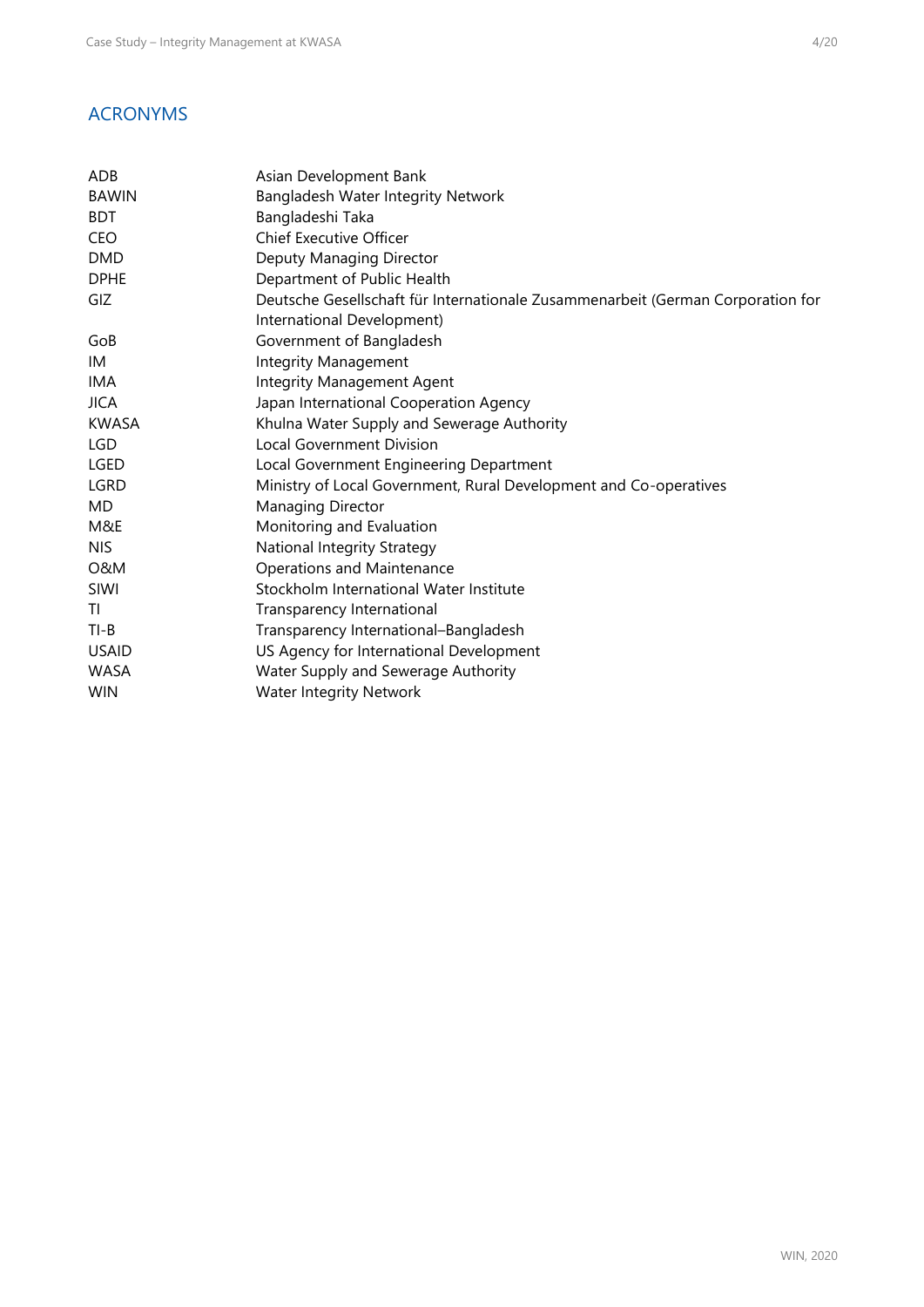# <span id="page-4-0"></span>1 PROJECT BACKGROUND

l

The port city of Khulna, the third-largest city in Bangladesh, is located along the banks of the Bhairab and Rupsha Rivers. The area of Khulna City is 46 square kilometres ( $km<sup>2</sup>$ ) and its total population is 664,728; the population of the Khulna metropolitan area is approximately 1 million.<sup>1</sup> The city is vulnerable to frequent saline intrusion and is climate-sensitive as a result of its geographical location. Khulna faces major challenges in providing improved access to water, sewerage, and drainage facilities.

#### <span id="page-4-1"></span>1.1 Water Supply in Khulna City

Public water supply in Khulna was established in 1921 with the installation of shallow water pumps with a total capacity of 900 cubic meters per day  $(m^3/day)$ . In 1960, the Department of Public Health (DPHE) began introducing deep-water tube wells and became the operator of the city water supply. In 1984, DPHE transferred the water supply system to the Khulna City Corporation for better operations and maintenance (O&M), revenue collection, and expansion and improvement of existing services.

In 2008, to expand piped water coverage and utility services, the Government of Bangladesh applied the concept of the Dhaka and Chittagong Water Supply and Sewerage Authorities to form a new water supply authority in Khulna, the Khulna Water Supply and Sewerage Authority (KWASA). In 2009, this entity was established as an autonomous body under the Ministry of Local Government, Rural Development and Co-operatives (LGRD).

# <span id="page-4-2"></span>1.2 Launching an Integrity Management Project

In 2015, the Water Integrity Network (WIN), via its Bangladesh (BAWIN) programme with Transparency International–Bangladesh (TI-B), began approaching various water utilities in the Bangladesh to determine their interest in addressing integrity management (IM) challenges, using the Integrity Management Toolbox. KWASA, which, as a relatively new entity, was struggling to handle its internal management while simultaneously ensuring adequate service to customers, showed an interest in knowing more about integrity management to improve its efficiency and reputation. KWASA was keen to address irregularities and insufficient service levels, which were being reported in the local press. In addition, the Managing Director (MD) was interested in strengthening services by developing and improving employee performance.

The need to comply with the National Integrity Strategy (NIS), adopted in 2012 by the Government of Bangladesh, provided additional motivation to apply an effective, in-house strategy for detecting and preventing corruption. The NIS makes it mandatory for all government institutions and their employees to understand and follow the values and principles of integrity, and practice them in their work and as individuals.

Initially, however, senior management was still reluctant about using a tool specifically designed to tackle corruption and integrity issues, expressing concerns about the potential discomfort of staff and other stakeholders with the term 'corruption'. BAWIN colleagues continued to pursue the discussion, conveying to senior management that the tool would focus on integrity and would not expose anyone or put staff members in a vulnerable position. The discussion also highlighted how KWASA could use the experience to promote its image and experience both nationally and internationally, for example at international water conventions. The MD was

<sup>1</sup> United Nations. 2014. *World Urbanization Prospects 2014.* New York: United Nations, Population Division of the Department of Economic and Social Affairs, p. 319.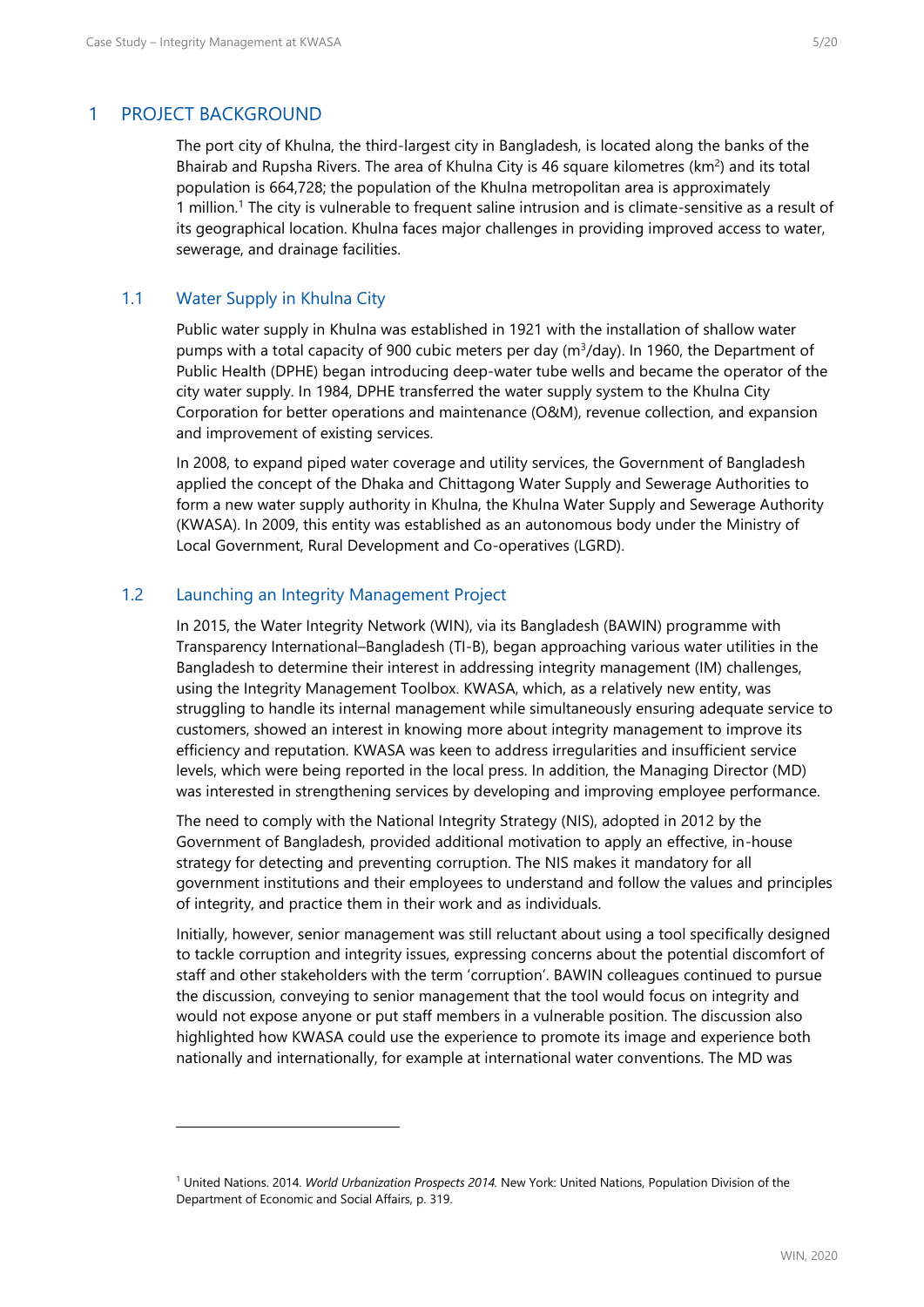convinced, and since then has played a strong role in taking the project forward, as discussed further in Box 1.

# **Box 1: Leadership for Integrity Management**

KWASA's Managing Director, Mohammed Abdullah, took responsibility for convincing employees to participate in the integrity management process at KWASA. He briefed key mid-level managers, outlining how the IM Toolbox could help them to enhance overall utility services. He described the Toolbox's systematic, bottom-up approach and its potential as an effective tool for tracking and reporting for any KWASA employee.

The MD also communicated the Toolbox's ability to enhance management skills, efficiency, and commitment, qualities all too often absent in many government organizations. In addition, the MD explained, the Toolbox would support teamwork to improve KWASA's overall working capacity.

# <span id="page-5-0"></span>1.3 About the Integrity Management Toolbox

For any water sector organization, an irregular procurement process, illegal connections, collusion of officials with informal water alliances, or falsification of invoices and accounts are major integrity challenges. Risks may be driven by external or internal mechanisms. Weak internal mechanisms, for example, can allow the faking of time sheets and promote dishonesty among the workforce. Failure to maintain consistent collection of bills, on the other hand, can result from a weak external mechanism. Such risks can undermine effective service delivery, damage the reputation of an organization, and affect its bottom line.

The Integrity Management (IM) Toolbox is a **systematic, bottom-up approach** to identify and address such integrity risks in the day-to-day operations of a water utility. It can help improve service, reduce costs, and bring money routinely lost to corruption risks back in, improving operations and increasing accountability to customers, stakeholders, public authorities, and partners. The approach can be used to optimize business models and reduce the risks affecting the utility's performance over the long term. It **can be applied as a change management tool**. It is not designed as a moralistic approach, since it is not about finding individuals to be blamed. Rather, it is about leveraging existing processes to lower the risk of malfunction and mismanagement.

In a key step of the process, selected staff members of an organization are brought together in a workshop, during which they jointly analyse their current practices, identify areas for improvement, and select concrete tools. The Toolbox does not impose pre-determined solutions; rather, the organization itself makes an appropriate selection of tools after having understood its problems. One or more integrity coaches accompany the decision making and implementation process, guiding the stakeholders without taking decisions for them. The operational and implementation procedure depends solely on the organizational management and employees, who form the backbone of the IM change process.

WIN, cewas, and Caritas Switzerland have been developing and adapting toolboxes for water utilities, small water supply systems, organizations implementing water, sanitation, and hygiene (WASH) projects, and multi-stakeholder processes in river basins since 2012. They have initiated, facilitated, and coached more than 18 processes in Africa, Asia, Europe, and Latin America, partnering with the Swiss Agency for Development Cooperation, the Inter-American Development Bank, SIWI, USAID, GIZ, and KfW among others.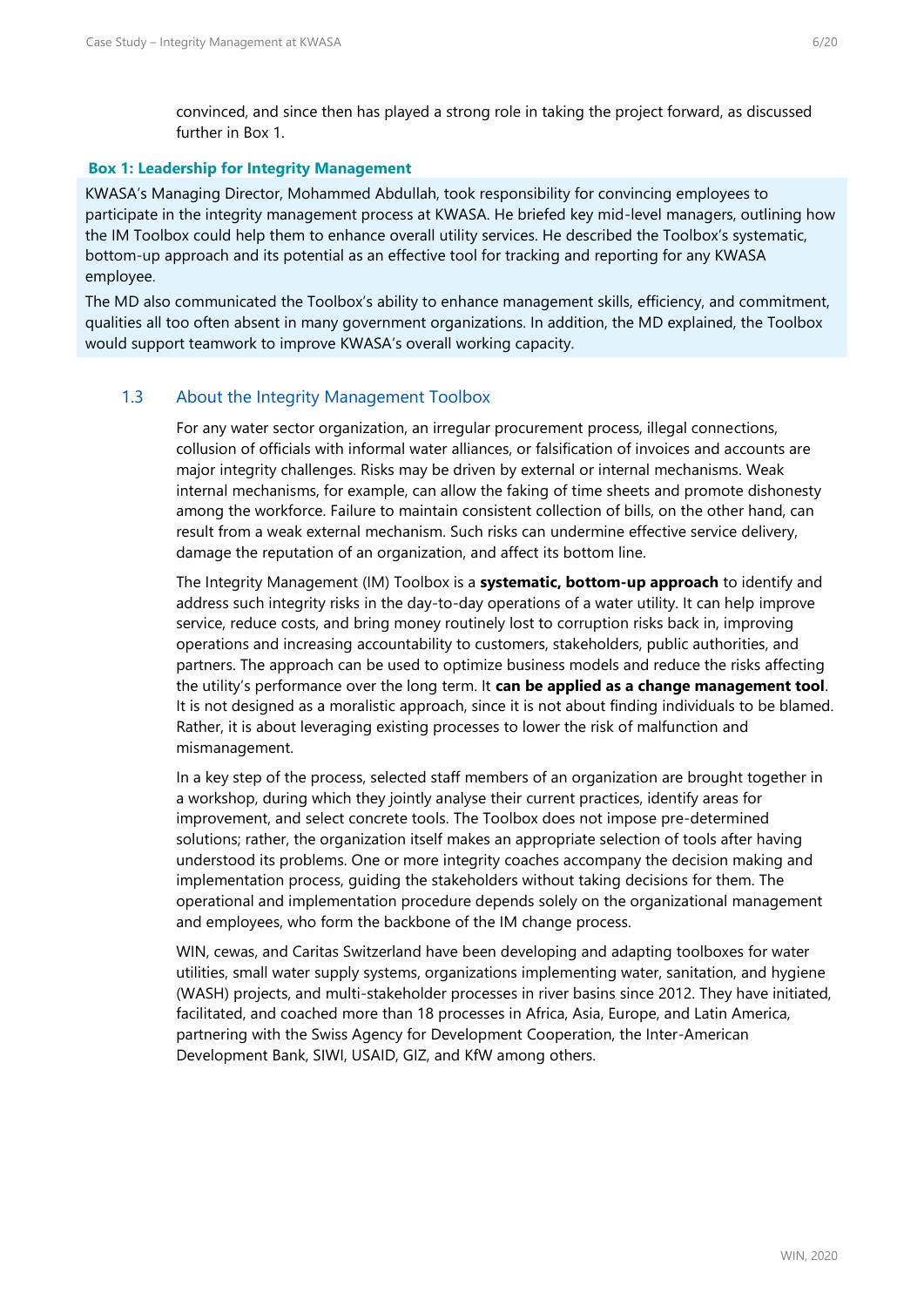# <span id="page-6-1"></span><span id="page-6-0"></span>1.4 About KWASA

# **1.4.1 Operations and Coverage**

When KWASA was established in 2009, the distribution network was poor and levels of nonrevenue water were high. Most KWASA staff who had transferred from the prior operator, Khulna City Corporation, were under-qualified, unmotivated, and inefficient.

KWASA expanded and upgraded water utility services. By 2016, when the integrity management project was starting to be implemented, the utility produced around 116.5 million litres daily, with a supply network of 282 km covering an area of 45.6 km<sup>2</sup>. In 2018, KWASA served 700,000 residents out of a population of 1.6 million.

In 2009, there were no meters for monitoring water consumption, and billing systems were manual. In 2016, the billing system was manual for private well users and semi-automatic for direct water supply beneficiaries.

Street dwellers can access water free of cost via 14 mobile water tanks and 500 hydrants. Granting permits for private well owners to use public aquifers and providing free water for street dwellers are part of the policy of water rights for the poor.

KWASA also provides water to the community on request as needed: in response to any sudden interruption of water supply within Khulna City, the utility supplies water immediately via mobile tanks.

| <b>Parameter</b>                    | 2009                   | 2018                       |
|-------------------------------------|------------------------|----------------------------|
| Daily water production              | 6 million litres daily | 122.5 million litres daily |
| Non-revenue water                   | 37%                    | 24%                        |
| <b>Billing system</b>               | Manual                 | Computerized               |
| Revenue collection rate             | 78%                    | 94%                        |
| Number of household<br>connections  | 12,245                 | 45,000 (367% increase)     |
| Connection of meters                | None                   | 68.42%                     |
| Distribution network<br>(pipelines) | 227 km                 | 650 km                     |

# **Table 1: Selected KWASA data on coverage and capacity**

# <span id="page-6-2"></span>**1.4.2 Funding and Expenditure**

KWASA's funding derives from two major sources: the Government of Bangladesh and international donors. In the year 2015–2016, development budgets were mostly funded by the government; however, since 2017, government subsidy decreased and international funding increased substantially.

Large-scale development of operations and maintenance (O&M) capacity over the past four years has been made possible through significant donor involvement. The Japan International Cooperation Agency (JICA) has been a major donor from the beginning, and extensive infrastructure development has been carried out with JICA funding. Since 2011, the Asian Development Bank (ADB) has provided support for water supply and drainage projects. The Government of Bangladesh has increased funding for maintenance over the past three years (see figure below) and KWASA's O&M is now funded mostly by the government.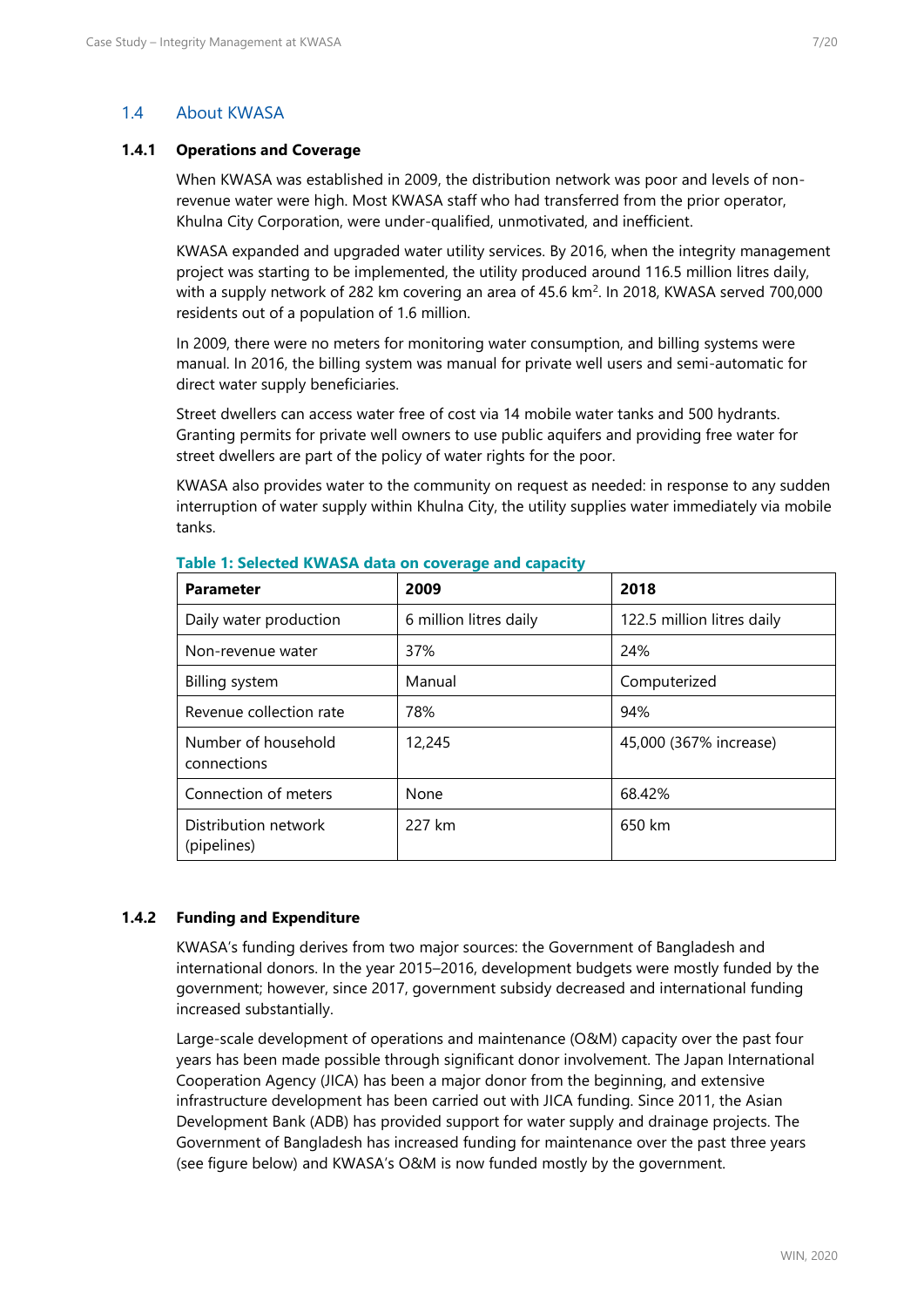

**Figure 1: KWASA Expenditure in 2017**

# <span id="page-7-0"></span>1.5 Bangladesh Legal Framework on Water and Sanitation Management

#### Water Supply and Sewerage Authority Act, 1996

The Water Supply and Sewerage Authority Act describes the autonomous corporate management structures of WASAs which are answerable to their respective boards of directors, who in turn represent a range of stakeholders. Integrity issues, such as equitable service provision, right to water, gender perspective, and monitoring and evaluation (M&E), are embedded in the law, but accountability and transparency are missing.

# National Policy for Safe Water Supply and Sanitation, 1998

The objectives of the National Policy for Safe Water Supply and Sanitation were to improve the standard of public health by making water and sanitation services accessible to all within the shortest possible time at a price affordable to all. Critical areas missing in the policy are elements of behavioural change among users and user participation in planning, implementation, management, and cost sharing.

#### National Sanitation Strategy, 2005

The National Sanitation Strategy identifies relevant policy guidelines, major sanitation issues, strategies for sanitation improvement, and a development action plan. Under the strategy, priority has been given to equitable service provision, right to water, civil society participation, gender perspective, M&E, and decentralization.

#### Pro-poor Strategy for Water and Sanitation Sector, 2005

The Pro-poor Strategy for Water and Sanitation Sector covers the operational definition of very poor households, basic minimum level of service, how to target poor households, and a mechanism for distributing subsidies. In terms of integrity issues, the strategy includes equitable services provision, right to water, gender equality, and civil society participation in water and sanitation activities, M&E, institutionalization, and decentralization.

# National Hygiene Promotion Strategy for Water Supply and Sanitation Sector, 2012

This strategy is designed to promote sustainable use of improved water supply and sanitation infrastructure, and ensure comprehensive hygiene promotion to reduce water and sanitation– related diseases.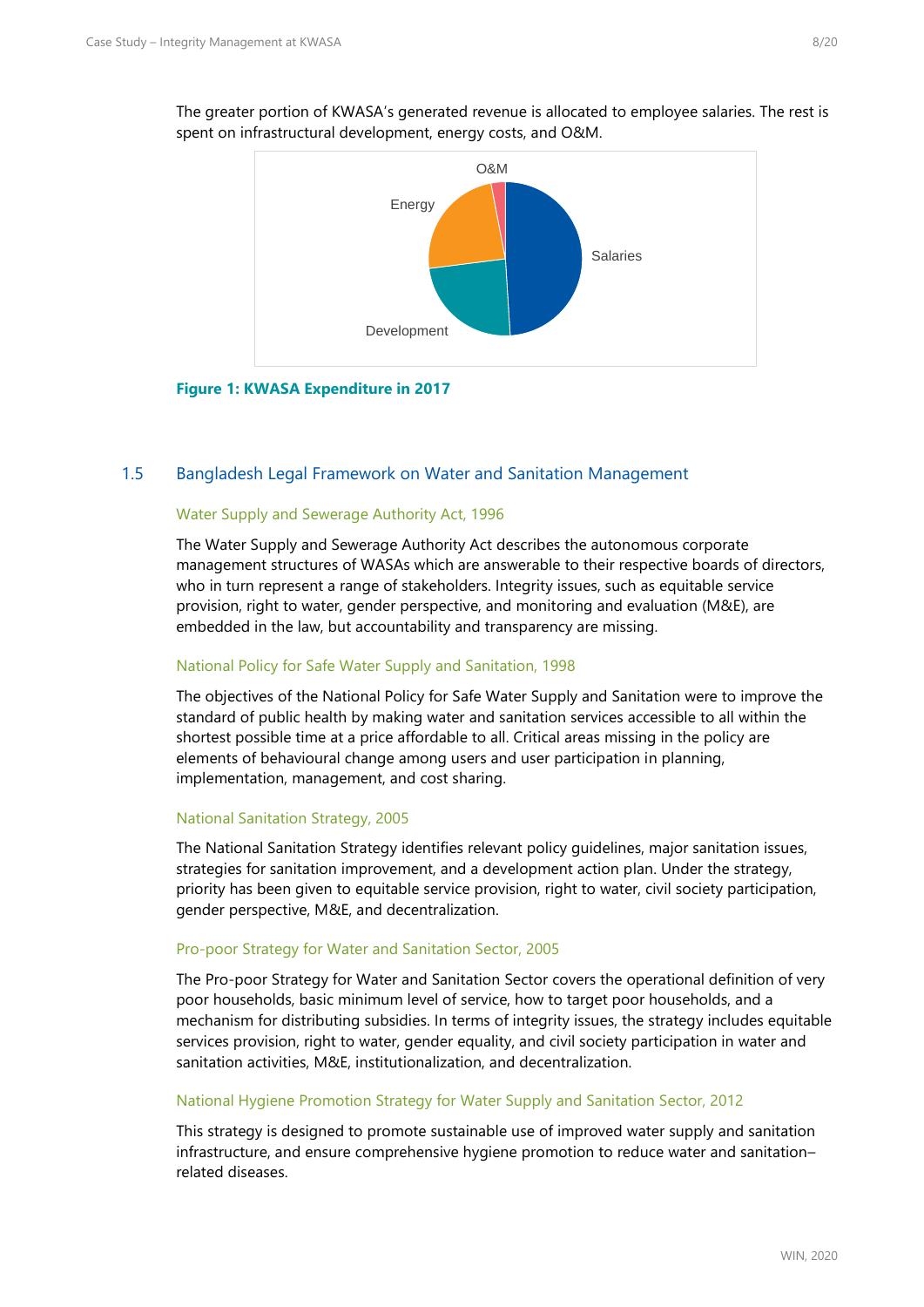# <span id="page-8-0"></span>2 APPLICATION OF THE INTEGRITY MANAGEMENT TOOLBOX AT KWASA

The Integrity Management Toolbox was applied to support the Integrity Management process at KWASA in three main phases.



# **Figure 2: Overview of Integrity Management Toolbox Methodology**

# <span id="page-8-1"></span>2.1 Phase 1: Preparation, Adaptation, and Establishment of Teams: six months (Jan-June 2015)

Following organizational buy-in, cewas adapted the IM Toolbox and training modules to the local context based on a desktop study, and the adapted material was translated into Bengali.

In parallel, the advisory board of TI-B and BAWIN developed terms of reference outlining responsibilities and activities for integrity coaches and identified five integrity coaches for integrity management processes across Bangladeshi WASAs. The integrity coach (or coaches) plays a crucial role in ensuring the proper application of the IM Toolbox and in training resource persons, known as Integrity Management Agents (IMAs), within the organization. Three BAWIN/TI-B representatives and two cewas trainers conducted a coaches' orientation, including a 1.5-day theoretical training, followed by a 2-day practical, on-the-job-training. The objectives were to ensure coaches' understanding of the integrity management process and the underlying principles of integrity management, clarify the roles and tasks of the coaches, and to prepare practical tools for coaches to use in carrying out and following up on Phase 2. Professor Dr Mohammad Ziaul Haider, of Khulna University, was selected as integrity coach to specifically guide the integrity management process at KWASA, with assistance from the BAWIN coordinator.

The Integrity Coach, together with KWASA's Managing Director, selected an integrity management agent to lead the internal process: the Deputy Managing Director (DMD). The IMA is responsible for leading the internal Integrity Team to coordinate and follow-up on the implementation of integrity tools at the utility. Ideally, Integrity Management Agents are midlevel managers, able to initiate the change process while maintaining the support of senior management. At KWASA, the Integrity Team, including and led by the DMD, consisted of 10 members (listed in Annex 2), selected from three departments: management, engineering, and commercial.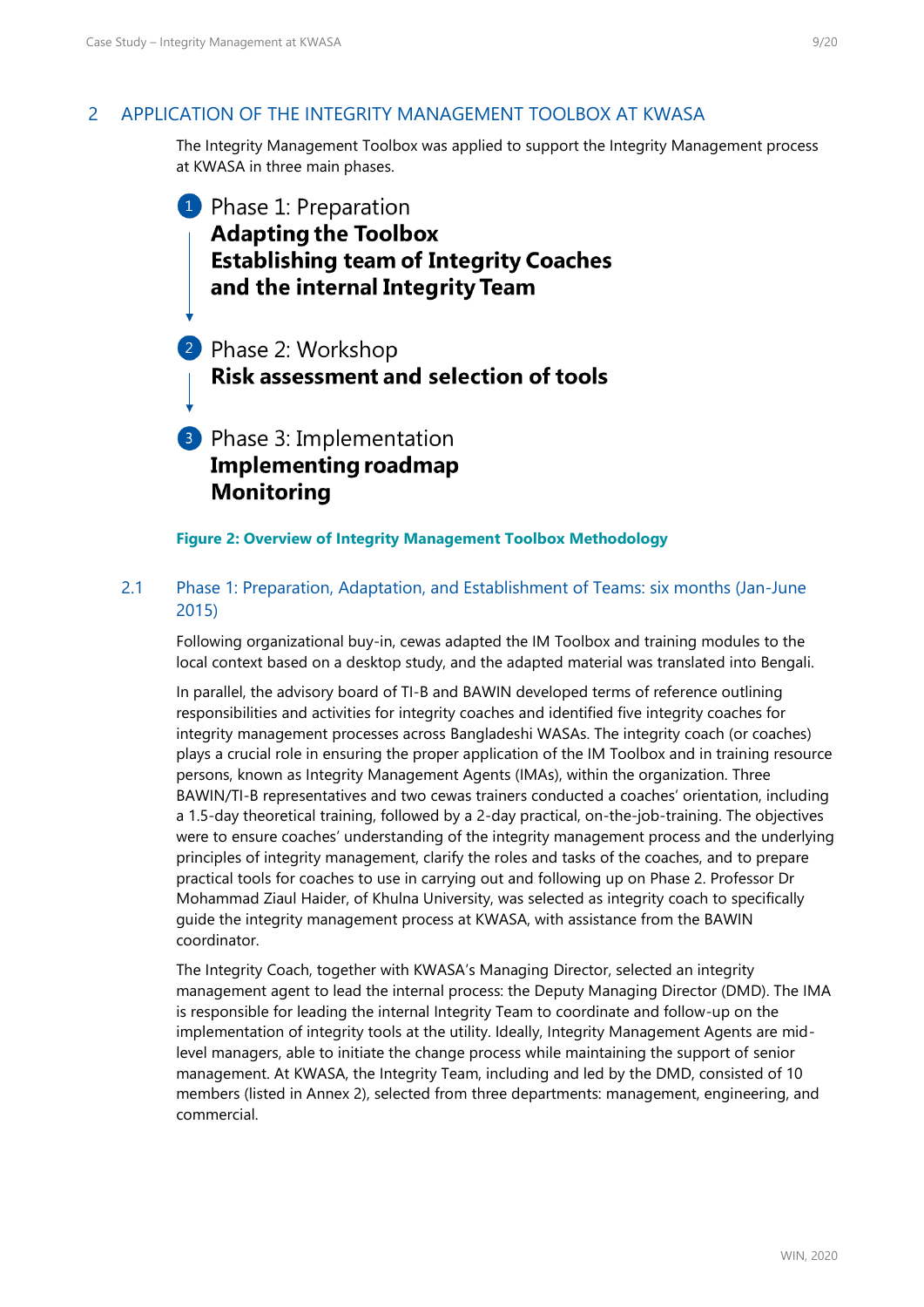# <span id="page-9-0"></span>2.2 Phase 2: Workshop: 5 days (June 2015)

In the next phase, the Integrity Team and Coach took part in a risk identification and tool selection workshop.

# <span id="page-9-1"></span>**2.2.1 Step 1: Introducing the Integrity Management Process**

Phase 1: Preparation Phase 2: Workshop **Step 1: Introduction** Step 2: Business mode Step 3: Integrity risks Step 4: Integrity goals Step 5: Integrity tools Step 6: Roadmap <sup>3</sup> Phase 3: Implementation

To begin the tools selection workshop, participants were asked to talk about their understanding of integrity. They also summarized newspaper stories about integrity issues at KWASA which had been printed out and shared with the group. Using these articles as a starting point, team members explored the link between integrity and organizational values and identified how those values align with KWASA's mission and vision.

The exercise enabled the team to articulate a basic understanding of non-integrity versus integrity and gain clarity about corruption-related issues at KWASA, as well as make an assessment of organizational integrity risks and their consequences. Team members with little or no experience in working on integrity and corruption issues presented a worst-practice example to illustrate mismanagement and poor integrity in the water sector. The remaining participants shared similar experiences and practices with which they were familiar, writing summaries on coloured cards and placing these on a pin board. To conclude this step, the team clarified their ideas, and defined the scope and principles of the KWASA integrity change process.

# <span id="page-9-2"></span>**2.2.2 Step 2: Describing the Organization's Business Model**



The Integrity Coach described the concept of the business model and its building blocks. Working in groups of three according to department (management, engineering, commercial), participants first explored a generic business model and then developed and visualized their own business model for KWASA, focusing on three building blocks in each group. The groups came together to combine and streamline the three models to reach a clear, common understanding of the nine building blocks of KWASA's business model and how these create, deliver, and capture the organization's values.



**Figure 3: KWASA Business Model Developed at Integrity Management Workshop.**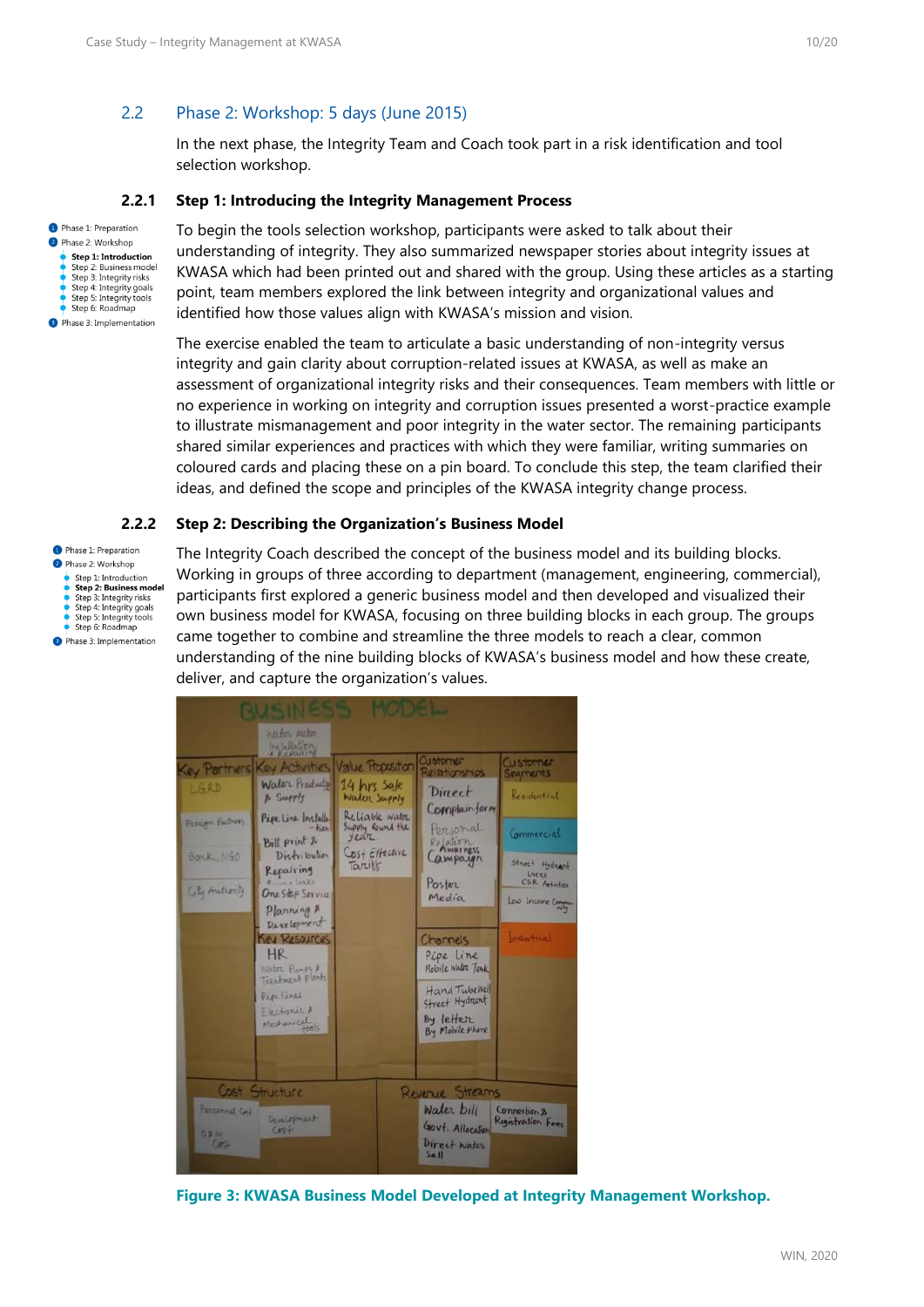<span id="page-10-0"></span>Phase 1: Preparation 2 Phase 2: Workshop Step 1: Introduction Step 2: Business model Step 3: Integrity risks Step 4: Integrity goals Step 5: Integrity tools Step 5: Integrity t **B** Phase 3: Implementation

In this step, participants identified KWASA's key integrity risks, such as poor customer and employee satisfaction, and their impact on the organization's business model.

First, the integrity coach briefly described integrity risks and facilitated a discussion of those which are preselected and included in the IM Toolbox. Participants then identified the relevant Toolbox integrity risks for KWASA, as well as 'new' risks. Both current and potential future risks were considered. Each participant pointed out five risks. The facilitator summarized the risks which were most frequently mentioned. Working in the same three smaller groups, participants then discussed their lists of integrity risks and linked those risks with the KWASA business model developed earlier, specifically focusing on the direct impact of the risks on the business model and resulting revenue losses.

At the end of the session, participants shortened the list of risks to three (one for each department represented), based on their judgement as to which were most significant for KWASA. The three priority risks selected by the integrity team and their identified impacts were:

- Risk 1: Misuse of key positions (management) Impact: Centralization of power; lack of staff ownership of organizational mission, in turn leading to delays in decision-making and work
- Risk 2: Lack of relevant worker training (engineering) Impact: Poor implementation of activities, lack of employee learning
- Risk 3: Inefficient revenue generation (commercial) Impact: Disruption in development work and employee payroll; decrease in service quality

The complete lists of risks identified by each group is in Annex 3.

# <span id="page-10-1"></span>**2.2.4 Step 4: Setting Integrity Goals**

Phase 1: Preparation Phase 2: Workshop Step 1: Introduction Step 2: Business model Step 3: Integrity risks Step 4: Integrity goals Step 5: Integrity tools Step 6: Roadmap Phase 3: Implementation

Step 4 focuses on setting integrity goals to enhance the success of the organization's business model.

At KWASA, members of the integrity management team determined goals based on changes they wanted to see for the organization for each integrity risk. Most participants identified improving revenue as a goal. It was clarified at the workshop that this is an indirect goal, rather than a direct one, and an overall outcome of the integrity change process.

The goals agreed on include:

- To ensure better service for consumers/customers
- To strengthen integrity and efficiency in KWASA employee performance
- To change the traditional mind-set
- To improve overall KWASA services through motivation and encouragement
- To enhance the capability for service deliverables

# <span id="page-10-2"></span>**2.2.5 Step 5: Identifying Integrity Tools**

Phase 1: Preparation 2 Phase 2: Workshop Step 1: Introduction Step 2: Business model Step 3: Integrity risks Step 4: Integrity goals Step 5: Integrity tools Step 6: Roadma Phase 3: Implementation

Step 5 focuses on specifying the appropriate tools to minimize selected priority integrity risks, a crucial stage in the process.

In groups by department, participants carried out a systematic review of the tools available in the IM Toolbox and chose a set of tools relevant for improving KWASA's organizational performance, based on a needs assessment. Besides those selected from the IM Toolbox, each group also proposed adapted tools and new tools for consideration. The groups proposed among others: participatory management, an improved organigram for KWASA, improved cash handling, and an updated billing system. All potential tools identified by each group are in Annex 5.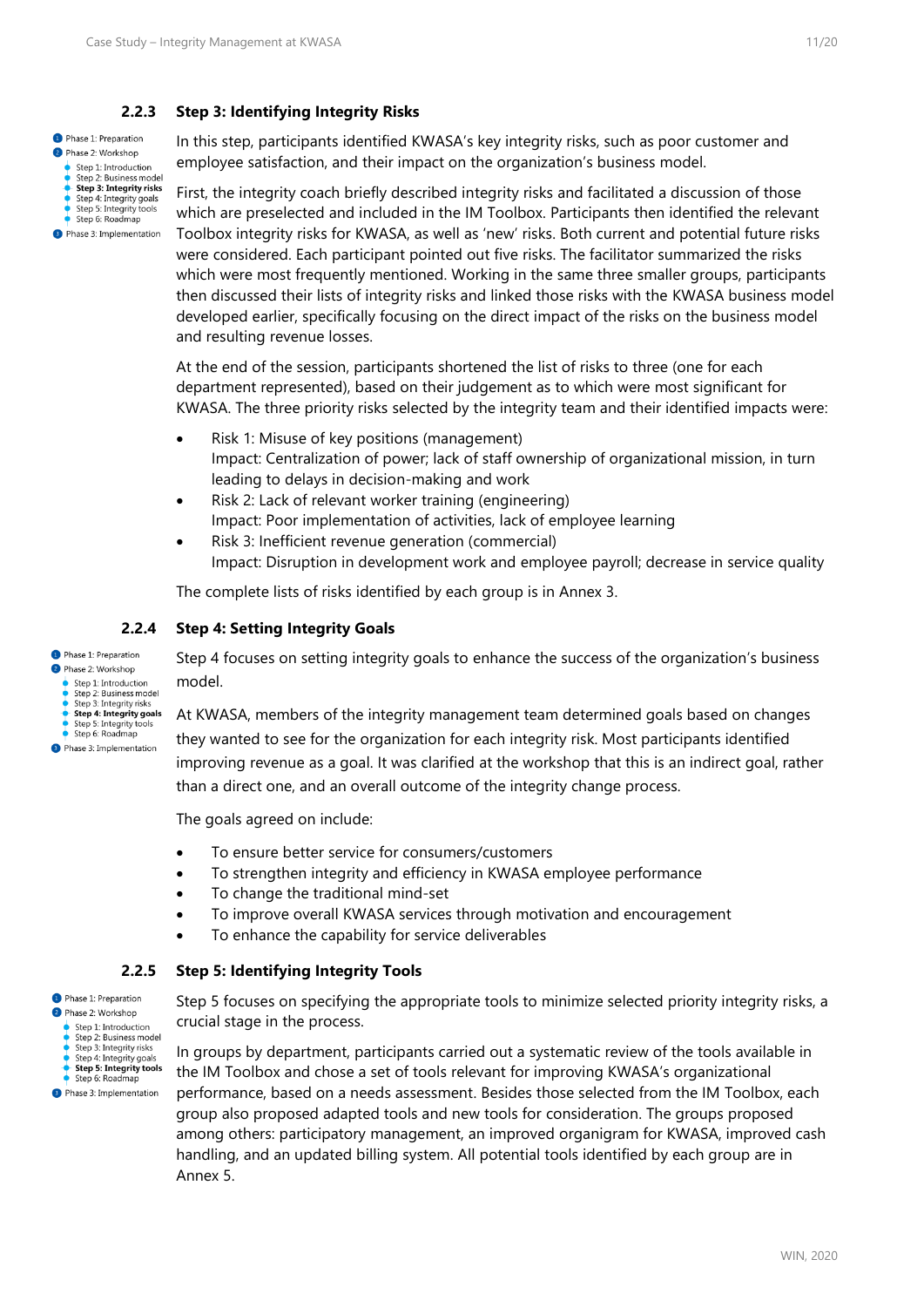After identifying the potential tools, participants clustered them into three groups:

- tools which had already been applied;
- tools which had already been applied but which still had room for improvement; and
- tools which were considered difficult to apply.

The latter were put aside as low priority for purposes of the current integrity change process.

In making their final selection, participants needed to consider available resources in terms of amount of time, finances, and personnel. Ultimately, participants agreed on a set of 10–15 potential tools and ranked the six most important tools according to priority. They determined these tools' expected impact on the business model, thus embedding integrity into their business model.

- Tool 1: Improved billing system
- Tool 2: More efficient connection procedure for new customers
- Tool 3: Semi-automatic meter installation for residential customers
- Tool 4: Established meter reading procedure
- Tool 5: Asset management (primarily pipeline network)
- Tool 6: New procedure for account adjustment

The three priority risks noted above informed the choice of tools, but consensus around which tools were most practical for KWASA to implement meant that the risks and the tools did not align exactly.

#### <span id="page-11-0"></span>**2.2.6 Step 6: Developing a Roadmap**

| Phase 1: Preparation                                                                                                                              |  |  |
|---------------------------------------------------------------------------------------------------------------------------------------------------|--|--|
| 2 Phase 2: Workshop                                                                                                                               |  |  |
| Step 1: Introduction<br>Step 2: Business mode<br>Step 3: Integrity risks<br>Step 4: Integrity goals<br>Step 5: Integrity tools<br>Step 6: Roadmap |  |  |
| Phase 3: Implementation                                                                                                                           |  |  |

The Integrity Management roadmap is an action and monitoring plan for the implementation selected integrity tools.

At this step, workshop facilitators from cewas and BAWIN described the importance of the roadmap in achieving the vision of the organizational integrity process set out in the integrated business model. Participants determined SMART objectives for the roadmap (Specific, Measurable, Accepted, Realistic and Time-bound, or SMART) and management appointed a change agent to lead the work on each objective. Participants then drafted the roadmap, including specific staff responsibilities, activities, and deadlines for tracking the implementation process and achieving objectives. The main activities for the implementation of each tool are in Annex 6. The team allocated a budget by considering the costs of tool implementation, including training, new recruitment, hiring of consultants, purchase of new technologies, incentives for staff, and event costs. The roadmap was later refined with the support of the lead Integrity Management Coach.

It was agreed that participants would be rewarded for successfully implementing the roadmap through benefits both financial (salary increase, bonuses, social benefits) and non-financial (promotion and transfer, special assignments, training, certificates, other forms of recognition).

# <span id="page-11-1"></span>2.3 Phase 3. Roadmap Implementation and Monitoring

The Integrity Team and Coach followed an iterative planning approach, to set realistic milestones.

The aim of the coaching process was to finalise the roadmap that was drafted in the piloting workshop and assure its successful implementation, including the achievement of the objectives for the different integrity tools selected.

The coaching sessions following the IM workshops served two more specific purposes:

- Discuss progress with respect to the previously planned actions
- Define actions for the next month(s)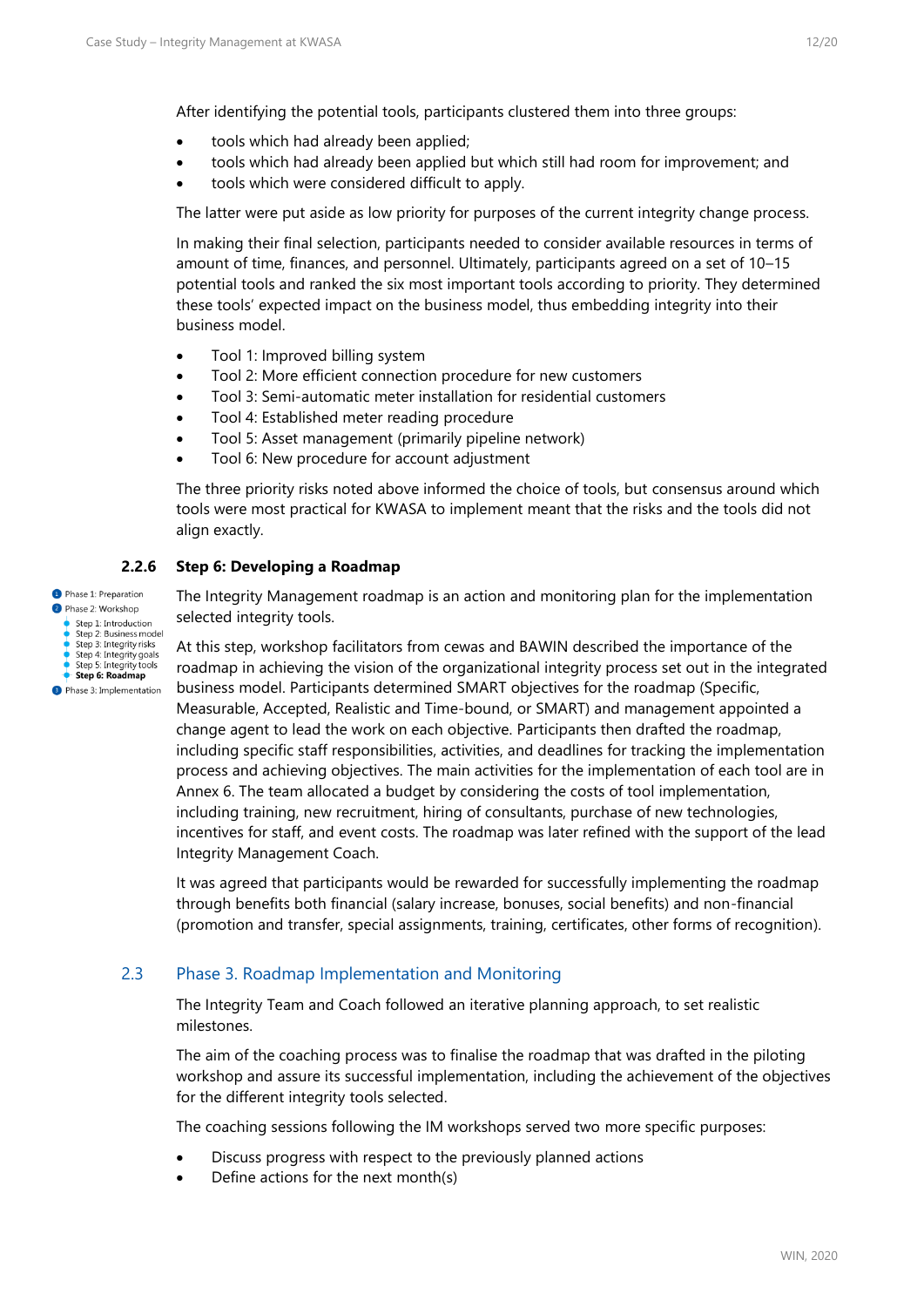A sound understanding of the reasons why activities were completed and also why certain milestones were not met was considered crucial for reflecting on the process. This provided a basis for effective planning and a successful implementation of the roadmap. To do this, the following questions were used as a guideline for the coaching sessions.

- Which targets have been achieved?
- Why were they achieved?
- Which targets have not been achieved?
- Why were they not achieved?
- What problems were encountered?
- How were they solved?
- Which problems could not be solved?
- How could these problems be solved?

The Integrity Coach led the monitoring and mentoring process working closely with the Integrity Agent and the Integrity team. BAWIN closely supervised and coached the IMC that was carrying out the coaching activities with KWASA and compiling the coaching report. The MD was proactive during the roadmap implementation process. Originally planned for 6 months, the process actually lasted 9 months.

The first roadmap that was developed by KWASA staff in the piloting workshop was not approved by the MD who felt that the selected instruments were not appropriate for tackling integrity issues. Close follow-up and explanations by BAWIN resulted in a revised roadmap that was approved and pushed by management. The revised roadmap was much more in line with already ongoing organisational development processes at KWASA, including the reduction of time required for setting up new connections. This made the added-value more apparent for KWASA management.

A dedicated integrity team and IMC were essential in working on the roadmap. Job descriptions were specified and well planned in the roadmap. Responsible staff signed the roadmap to explicitly commit to carrying out the activities as planned.

# <span id="page-12-1"></span><span id="page-12-0"></span>3 RESULTS OF THE IM TOOLBOX APPLICATION AT KWASA

# 3.1 Impact

KWASA's Managing Director, who had a key role in ensuring fulfilment of the IM objectives, at times faced pressure and scepticism from local political figures about the process. Through outreach he was finally able to achieve mutual understanding and buy-in, allowing the implementation process to move forward as planned. During the course of the implementation and afterwards, there has been general appreciation of the value of the toolbox for KWASA. It was acknowledged by various stakeholders outside KWASA, like the city mayor, representatives from JICA, and officials from other utilities in the country.

Table 2 shows key indicators tracked within the timeframe for the roadmap objectives.

| TUBIC E. ROJUNJ OT MIC MRCUHLY MUMUUQUMCHI I TOGOJJ. ROY MUMKUGIJ |                                   |                                 |  |
|-------------------------------------------------------------------|-----------------------------------|---------------------------------|--|
| <b>Objective</b>                                                  | <b>Before pilot</b>               | After pilot                     |  |
| Objective 1: Distribution of undelivered<br>customer bills        | 1,500 untraced<br>bills/customers | 362 untraced<br>bills/customers |  |
| Objective 2: Reducing connection procedure<br>time frame          | 30-day time frame                 | 20-day time frame               |  |

# **Table 2: Results of the Integrity Management Process: Key Indicators**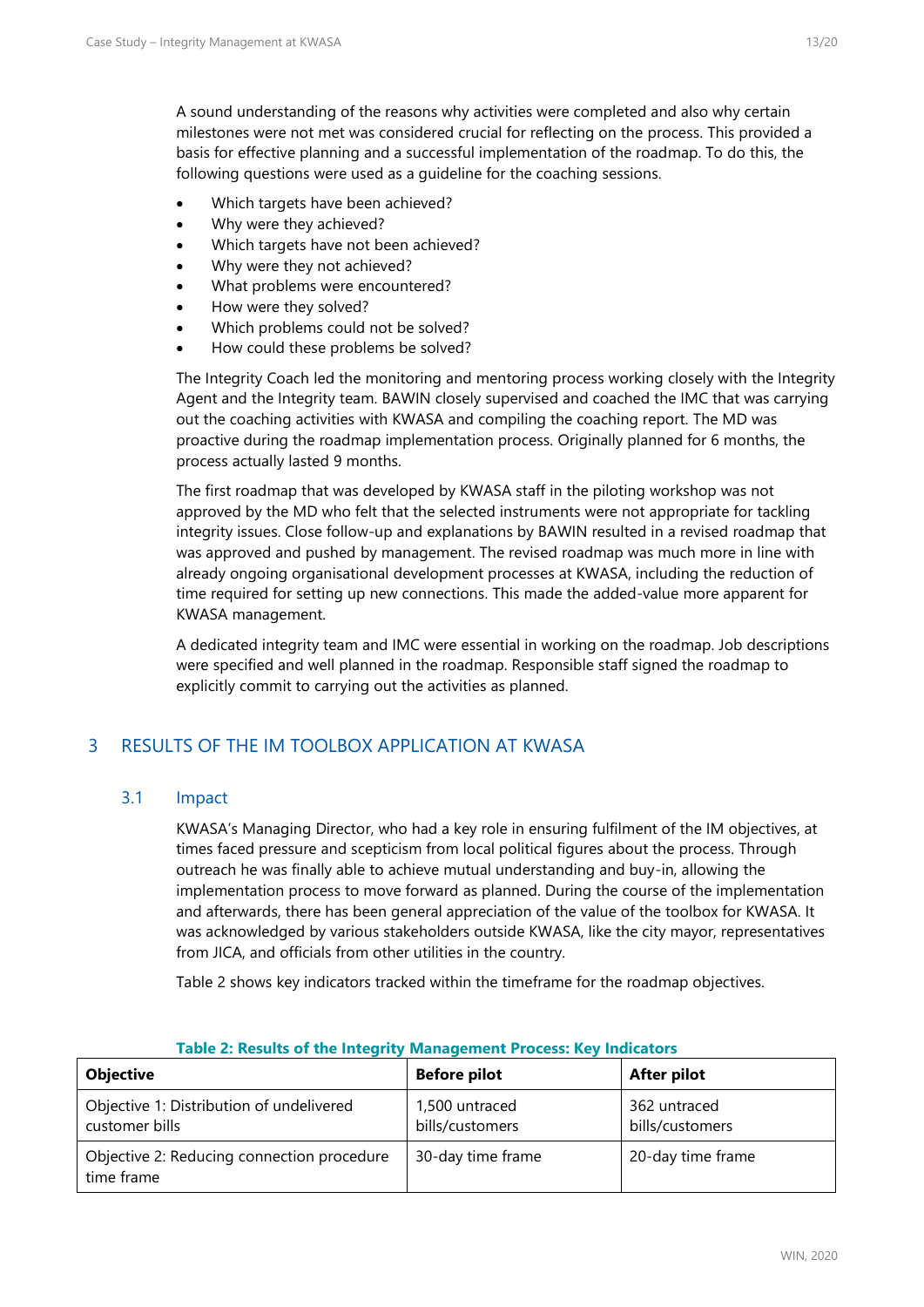| Objective 3: Establishing district metering                       | No meters in residential                                         | 470 meters installed in                                                                                                                                                                                               |
|-------------------------------------------------------------------|------------------------------------------------------------------|-----------------------------------------------------------------------------------------------------------------------------------------------------------------------------------------------------------------------|
| area in Nirala residential area                                   | areas                                                            | Nirala residential area                                                                                                                                                                                               |
| Objective 4: Estimating daily water<br>consumption and production | No meters or monitoring of<br>consumption or production<br>level | Regular monitoring and<br>reporting; improved<br>efficiency and helped put in<br>measures for reducing water<br>theft, or illegal sale as<br>meters helped in monitoring<br>if production and<br>consumption matches. |
| Objective 5: Reducing time needed to                              | Leakage repaired within 5                                        | Leakage now being repaired                                                                                                                                                                                            |
| identify and correct pipeline disruptions                         | days of notification                                             | within 2 days of notification                                                                                                                                                                                         |
| Objective 6: Advance adjustment within 30                         | No mandatory timeline for                                        | 20 days maximum allowed                                                                                                                                                                                               |
| days of receipt                                                   | adjusting advances                                               | for adjusting advances                                                                                                                                                                                                |

# <span id="page-13-0"></span>3.2 Progress towards Objectives and Challenges in Implementation

# Objective 1: Identification and distribution of undelivered customer bills

# *Aligned with Tool 1: Improved billing system*

Before the IM pilot, customers did not receive bills in a timely manner, and in many cases bills were returned due to the lack of proper address. In all, bills were delivered to only 14,500 of 16,000 customer households. This inefficiency resulted in a great loss of revenue.

Relevant personnel identified some traceless customers through the Khulna City Corporation ward councillor's office. They incorporated the identified correct addresses into the customer list. The goal was to reach these 1,500 untraced customer within five months. Among the 1,500 untraced customers, KWASA succeeded in tracing all but 332.

The billing system is now better organized and systematic. Besides better tracking of customers, the commercial department initiated the use of integrated software to issue bills for both meter and non-meter resident accounts. As a result of implementing Tool 1, revenue has increased and customers have expressed satisfaction with the new system.

# Challenges:

A small number of customers have not been traced.

# Objective 2: Reducing time required for establishing a new connection from 30 to 20 working days from request

# *Aligned with Tool 2: More efficient connection procedure*

Before the IM pilot, brokers were assigned responsibility for connecting new water lines. Now customers can apply directly to KWASA for a new connection.

To achieve this, senior engineering staff held meetings with the concerned personnel about how to speed up the process for establishing new connections. They prepared a flowchart to capture the chain of required activities, and established a monthly reporting mechanism to provide data on the number of new connections requested and established as well as dissemination channels for sharing the information with potential customers, such as notices, leaflets, posters, and news reports.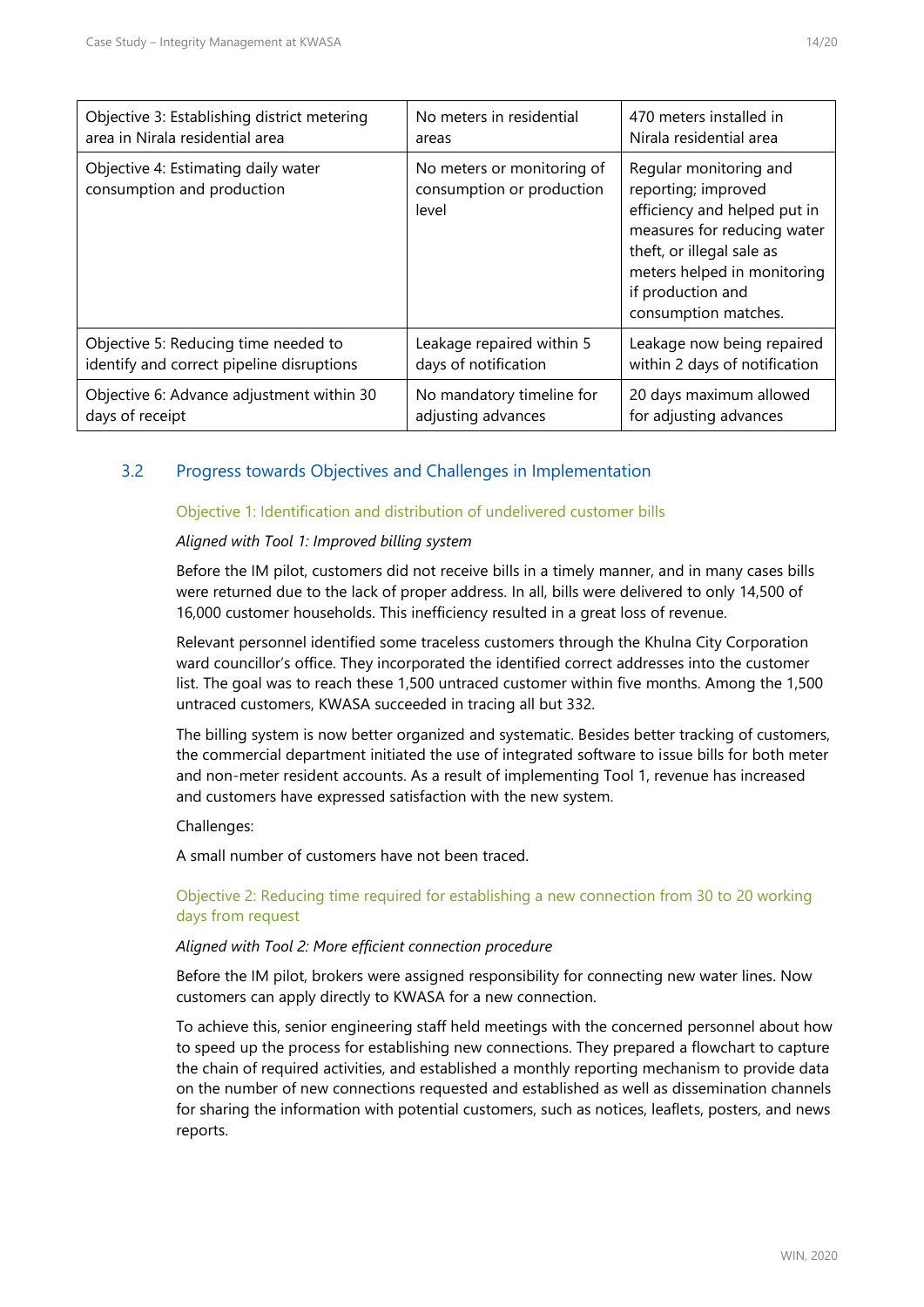The result is 'a much faster and smoother process', according to an Executive Engineer, also reported that of 83 tube wells requested in total during project implementation, about 50 tube wells were installed.

#### Challenges:

For new connection requests, some customers delayed in paying the required fees. Other challenges occurred when approved new customers missed or delayed communicating with KWASA, or when the relevant personnel failed to take action in time due to other workload responsibilities.

#### Objective 3: Establishing a district metering area in Nirala residential area

#### *Aligned with Tool 3: Semi-automatic meter installation for residential customers*

Previously, no meters were in place. Residents were able to use unlimited quantities of water and pay only a fixed monthly bill which did not reflect usage. In implementing the IM Toolbox, KWASA installed approximately 9,330 meters (50 per cent of households) and upgraded connections for 8,500 households during the pilot period. With the new district metering area (DMA), water production is measurable, expenditure is known, and water pressure and consumption are measurable. Feedback from Nirala customers has been positive (Box 2).

#### **Box 2: Customer Opinion – Residents in the Nirala Residential Area**

Several residents stated in interviews that water management greatly improved in the last two years. They have their own meters at their houses, get uninterrupted water supply, and receive monthly bills.

A few residents complained because their meters were stolen. The meters were installed outside of customers' houses and were possibly easier to steal. Several customers whose meters had been stolen did not file complaints with KWASA, however, because they were still able to access water by using their own submersible pumps. These customers also complained that they had not received their monthly bills for the last three months (since April 2017). They requested that their meters be installed inside their collapsible gate or household premises to protect against theft.

Overall, customers expressed satisfaction with services they received from KWASA over the previous two years except for a small number of unforeseen incidents.

# Objective 4: Estimating daily water consumption and production

#### *Aligned with Tool 4: Established meter reading procedure*

Installation of meters enabled the initiation of daily meter readings along with collection of data on machine runtime to estimate the quantity of water extracted daily. Engineering staff began compiling daily data and submitting a weekly report to the sub-assistant engineer. Reporting included analysis of machine runtime, water production data, and generation of customer bills.

KWASA established a standard meter reading procedure for direct-connection residential customers to monitor usage, making it possible to obtain accurate data on water extracted and identify non-revenue water. In addition to increasing revenue by allowing KWASA to invoice customers on actual water used, the new procedure improved efficiency by providing data on supply versus demand. For example, if scheduled load shedding interrupts the power supply for a set period, KWASA can identify the problem via monitoring and fill the supply gap as needed.

The meter reader position was also eliminated in the institutional organigram in favour of hiring an external meter reader through a competitive bidding process.

Challenges: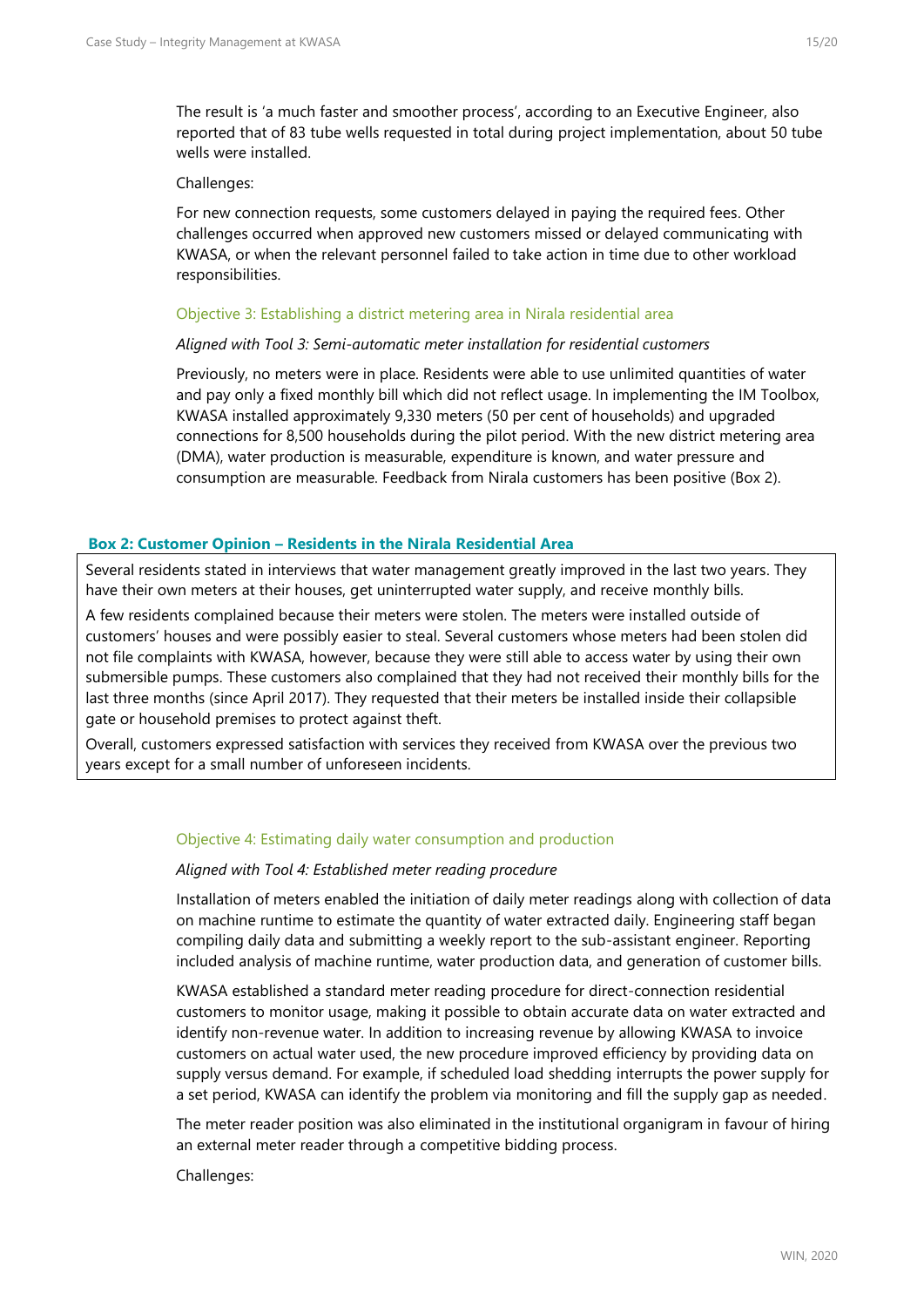The goal was not achievable for tube wells because of delays in obtaining a permit to dig roadways required to install meter boxes.

#### Objective 5: Reducing time needed to identify and correct disruptions from 5 days to 2

#### *Aligned with Tool 5: Asset management*

Pipeline leakage causes loss of water as well as water contamination; older pipelines are the most vulnerable and most affected. At the beginning of the process, physical and/or network data were collected by monitoring the piped network; engineering staff estimated the cost and materials needed for repairs and applied for official approval. Engineers then repaired the leaks and followed up on post-repair condition. Monthly reporting was initiated to track lead time needed for repairs and whether the target of two days was met; this was ultimately achieved. Typically, only one day is required to identify and repair a leakage problem versus three days or more before the programme.

#### Challenges:

Repairing leakage faster was sometimes difficult due to challenges in timely identification. In addition, the needed equipment was not always in stock at KWASA's supply depot, causing delays.

#### Objective 6: Advancing adjustment within 30 days from date of receipt

#### *Aligned with Tool 5: New procedure for account adjustment*

Within KWASA, various departments receive advances based on their departmental budget estimate which needs to be adjusted with the actual expenditure over time. There was a weak accountability mechanism within departments to ensure that the time for adjustment was within limits and not affecting budgets of following year. KWASA set a limit to reduce adjustment time for advance funds received for departmental procurement needs. Previously, with and adjustment period of 30 days, only 20 per cent of the total money was received. Now the accounting staff set a target of adjusting 100 per cent of the total amount within this period. Accounting staff identified the unadjusted advances and provided recipients with two reminders to adjust the advances, putting pressure on the concerned departments to report on expenditure with the aim of making the system more transparent and efficient.

# <span id="page-15-0"></span>3.3 Additional Steps Taken Post-Pilot

Following the IM pilot, KWASA has continued to strengthen the organization's commitment to integrity change by applying these tools beyond the project period:

- Tackling customer overcharging
- Computerized accounting
- External audits
- Field inspection
- Improved work environment and conditions for employees
- Improved customer complaint management
- Reduction of illegal connections
- Customers' charter
- Strengthening feedback and communication with customers
- Transparency of bills
- Reduce non-revenue water (system loss)

KWASA intends to follow up further by implementing these tools:

- Corporate governance
- Impartial recruitment of auditor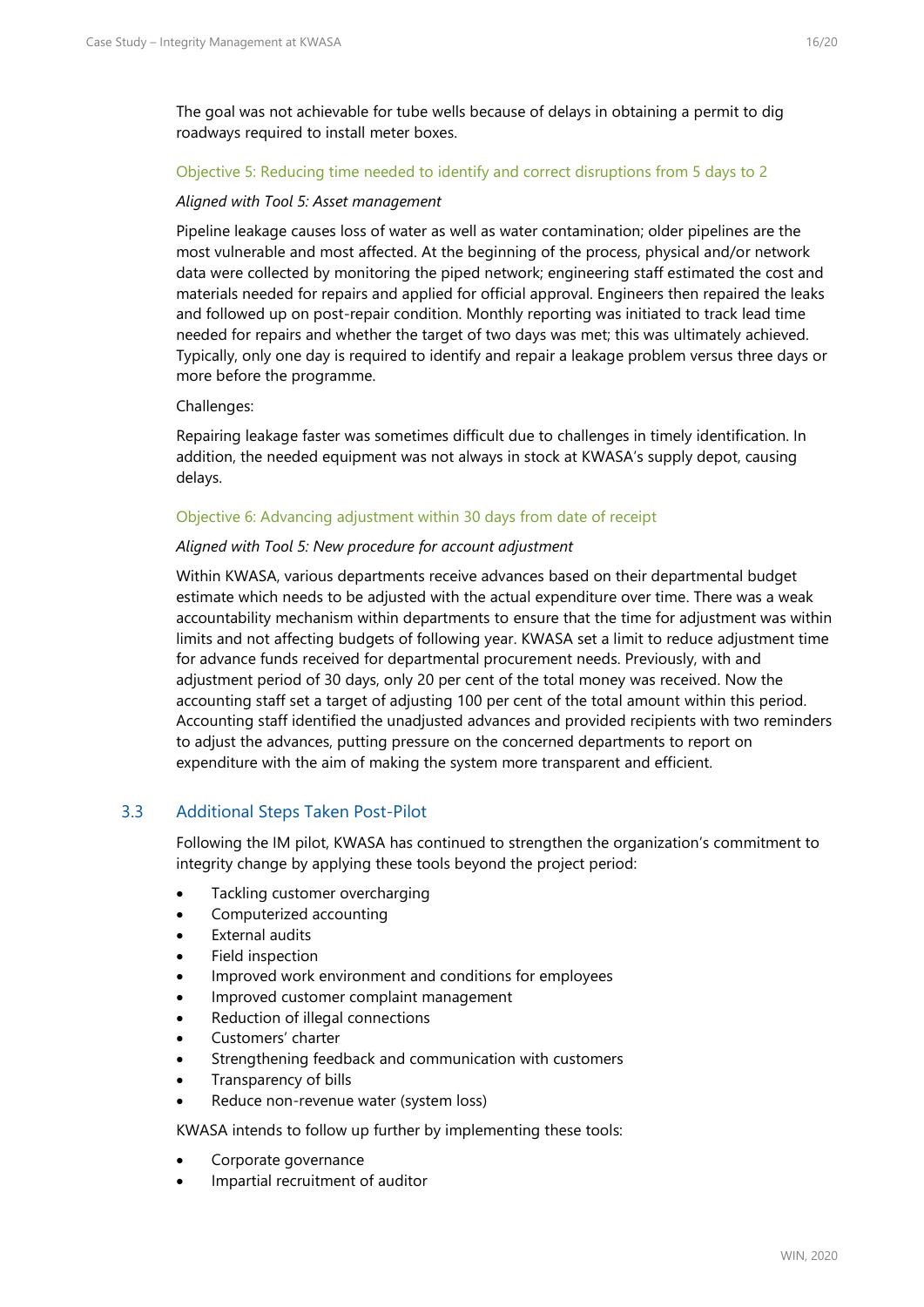- Smart meters
- Increased citizen participation
- Integrity training for both employees and management
- Increased transparency of water connection procedure
- Monitoring of staff performance and evaluation
- 7 "golden rules" of cash handling
- Transparent procedures for disconnection and reconnection

In the next phase of the programme, KWASA is taking part in an integrity assessment, pilot testing the InWASH set of indicators for utilities. Based on this assessment new integrity management measures will be prioritized and introduced. KWASA has also committed to sharing its experience with integrity management with other utilities in Bangladesh and beyond.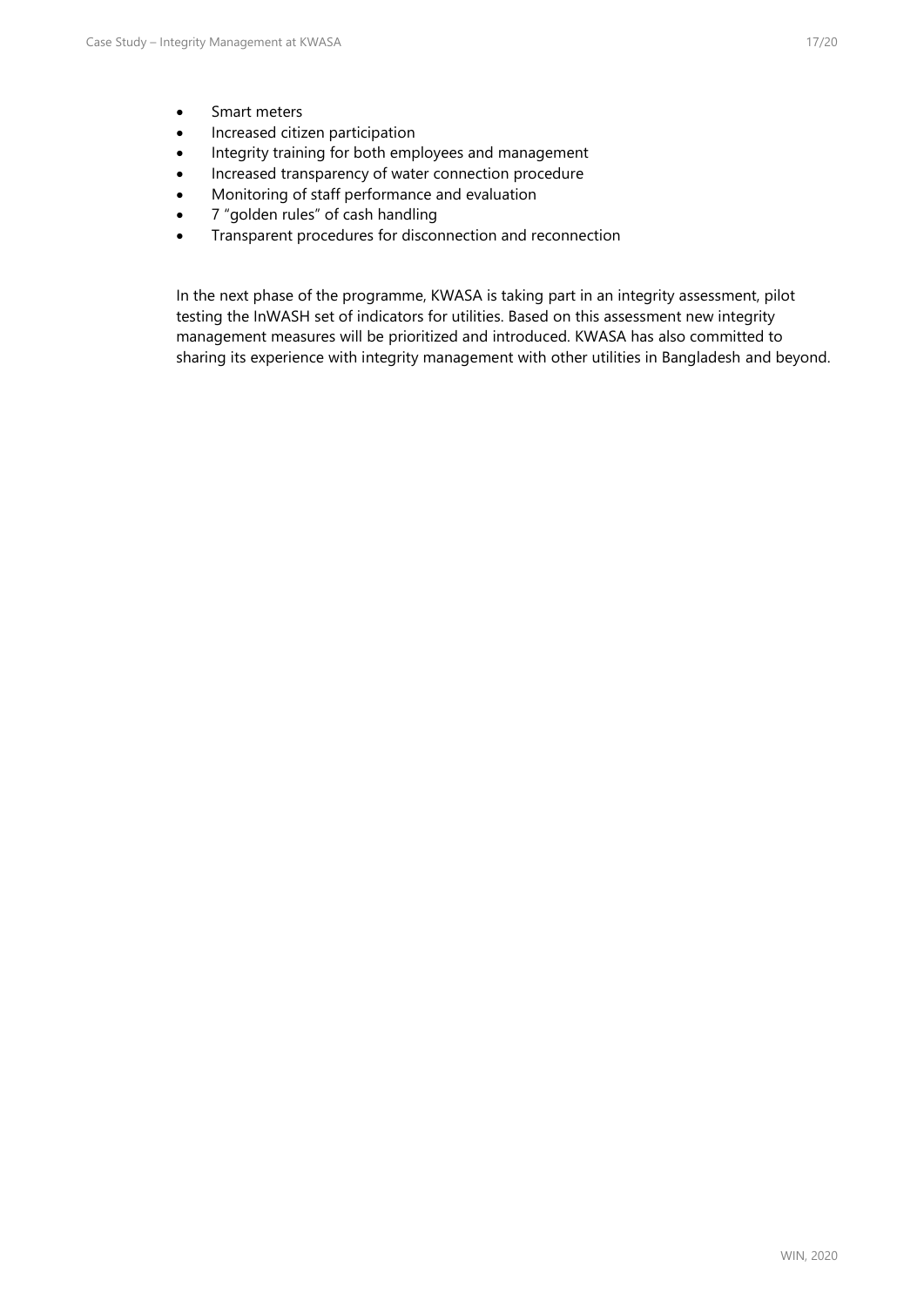# <span id="page-17-0"></span>4 TAKEAWAYS

From the initiation of the discussion of the project to implementation of the roadmap, there are many lessons to learn from KWASA's experience.

#### Convincing an organization to take on integrity

The topic of anti-corruption and WIN's mandate to reduce corruption in the water sector inherently complicate the process of engaging and convincing public sector organizations to work on integrity. Convincing KWASA required sustained dialogue and detailed explanations on the implications of applying the IM Toolbox from partners with local, direct know-how. This required time and patience.

#### Leadership and commitment

Engaging and convincing a public sector utility to work on integrity and corruption issues is a sensitive and challenging task. The motivation, role, and long-term commitment of leadership and senior management are crucial to the success of the project. In the case of KWASA, the MD led from early on and took a strong position. His commitment was essential to the success of the project.

Public officials and bureaucrats are frequently transferred and if this happens during the implementation of an IM project, the project suffers or may even be permanently scrapped if the new leader or senior manager is wary about tackling integrity challenges. In the case of KWASA, leadership remained in place, leading to success throughout the project.

#### Motivated team

The KWASA integrity team and other employees were equally motivated and committed to the project, which helped in implementing the roadmap and achieving the project goals and targets. The integrity team worked together to enhance the organization's reputation and increase its revenue. After the IM Toolbox training, the team's efficiency and integrity in carrying out their responsibilities increased. KWASA general staff were supportive of these efforts.

# Embedding integrity in an organizational structure and processes

At KWASA, the IM project was not taken up as an isolated project; gradually, the MD started embedding integrity elements within the organizational structure, leading to a sustained effort to continue addressing integrity challenges, reflected in the additional steps taken after the pilot project. Even after project completion, KWASA staff contributed to the undertaking of new measures, with the MD leading from the front.

#### Interaction with the public

KWASA regularly organized interaction and public hearings with the customers, which kept them updated on the steps being taken to address their grievances. The public also had the opportunity to raise their grievances directly with the MD during these sessions. Customers found this process useful. Additionally, press briefings held by KWASA were a crucial part of the outreach process which built trust and made the workings of the utility more transparent.

#### External support

External support is crucial to pursue projects to strengthen integrity and address corruption. Donors need to play a significant role in convincing public sector organizations to undertake projects on integrity management. The role of central government and line ministries is also key in supporting such processes.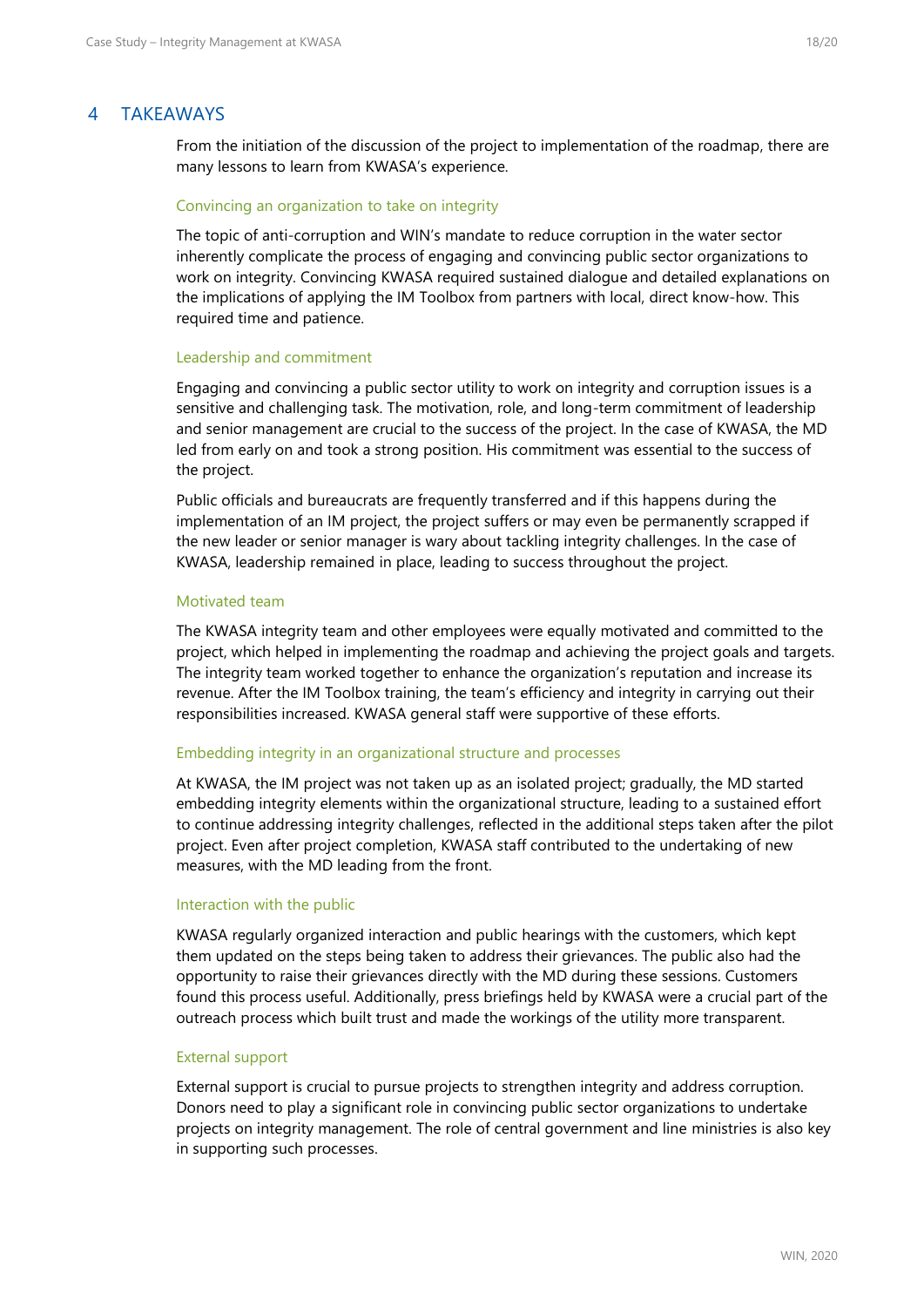



# ANNEXES

#### Annex 1: KWASA Integrity Team (2015-2018)

<span id="page-18-0"></span>

| <b>Participant</b>  | <b>Designation</b>                          |
|---------------------|---------------------------------------------|
| Swapon Kumar Mondol | Deputy Managing Director                    |
| Md. Kalam Azad      | Chief Assistant to Deputy Managing Director |
| Jesmin Akhter       | Accountant                                  |
| Biplob Kanti Das    | Revenue Officer                             |
| Debtosh Kumar Das   | Revenue Officer                             |
| S K Maruf Haque     | <b>Assistant Engineer</b>                   |
| Khademul Islam      | Revenue Officer                             |
| Md. Monirul Islam   | Chief Assistant to Managing Director        |
| Md. Rezaual Islam   | <b>Executive Engineer</b>                   |
| Md. Ashekur Rahman  | Assistant Engineer                          |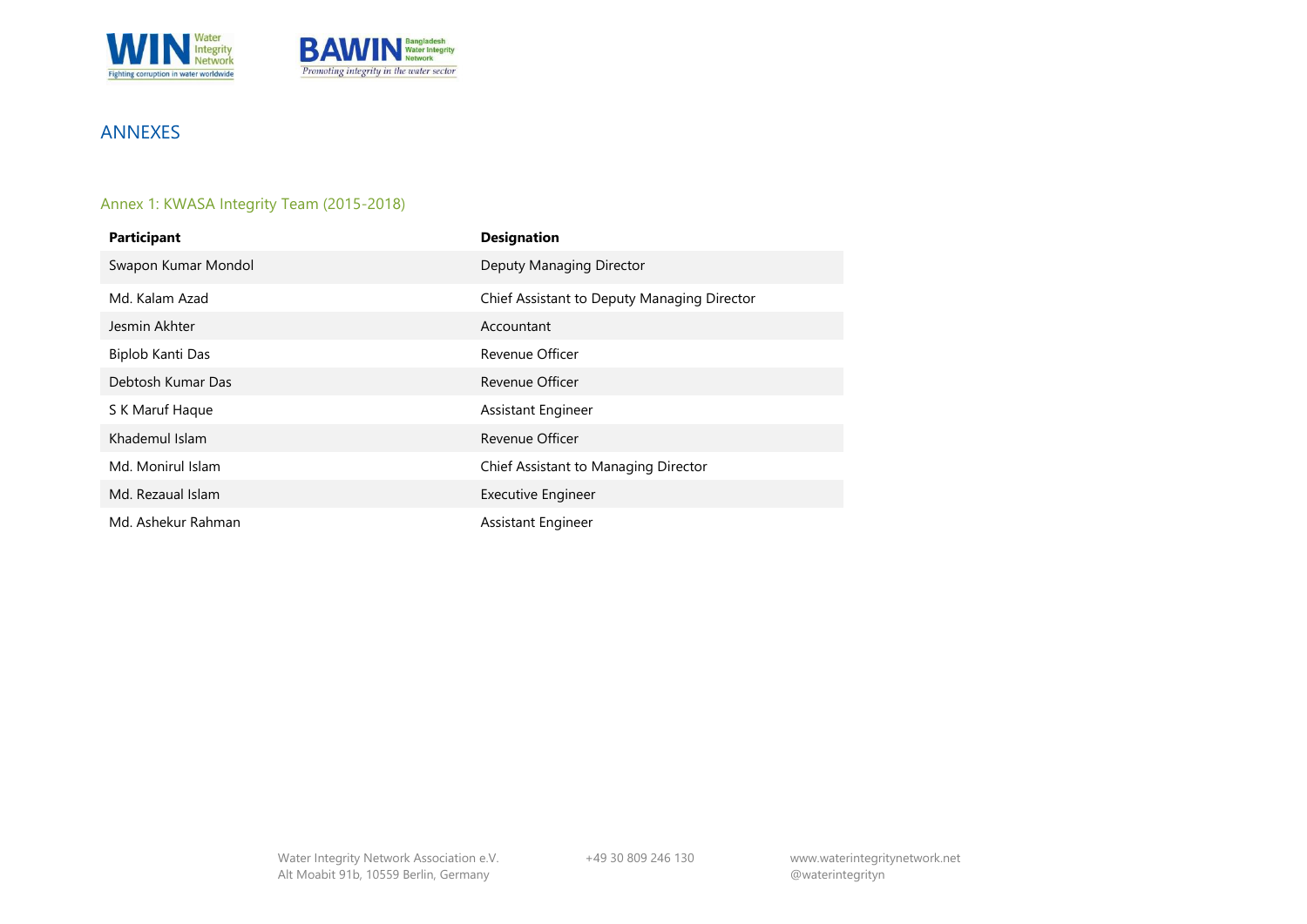# Annex 2: Identified Integrity Risks

| <b>Management</b>                                  | <b>Engineering</b>                                  | Commercial                                                    |
|----------------------------------------------------|-----------------------------------------------------|---------------------------------------------------------------|
| Lack of integrity of staff                         | Lack of relevant training and skilled labour        | Lack of advanced water technology (new risk)                  |
| Lack of awareness of rules and regulations among   | Low customer satisfaction                           | Lack of customer satisfaction                                 |
| staff                                              | Inefficient cost recovery                           | Lack of training and communication (new risk)                 |
| Operations and maintenance not carried out         | Political influence and negotiation on tenders (new | Non-cooperative customers                                     |
| properly                                           | risk)                                               | Unfavourable political framework<br>$\bullet$                 |
| Political interference (new risk)                  | Over-extraction and pollution of water resources    | Over-extraction and pollution of water resources<br>$\bullet$ |
| Unclear roles, responsibilities, and duties        | Poor contractor performance                         | Lack of awareness of rules and regulations among<br>$\bullet$ |
| Low customer satisfaction                          | Illegal connections and meter tampering             | staff                                                         |
| Preferential treatment of some contractors and     | Unsatisfactory employment conditions                | Collusion of staff with customers                             |
| partners                                           | Lack of staff integrity                             | Lack of staff integrity                                       |
| Petty corruption to expedite connections or repair | Lack of participation in all sectors (new risk)     | Lack of relationship management and advocacy with             |
| work                                               |                                                     | key partners (new risk)                                       |
| Poor contractor performance                        |                                                     |                                                               |
| Illegal payment for auditing (new risk)            |                                                     |                                                               |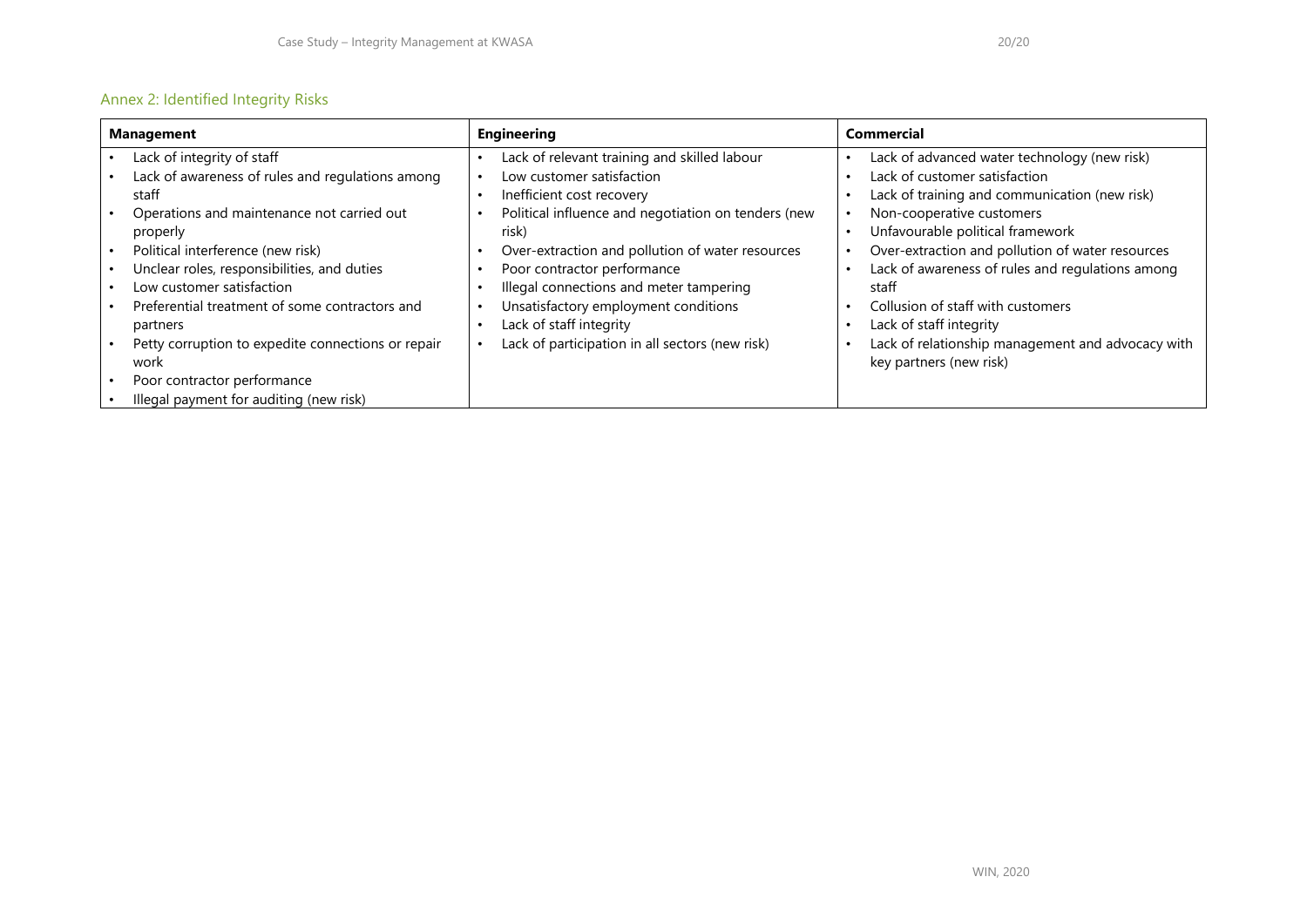# Annex 3: Measures to Mitigate Identified Risks

| <b>Management</b>                                                                                                                                                                                                                                                                                                                                                                                                                                                                                                                                                                                                                                                                                                                                                                                                                                                                                                                              | <b>Engineering</b>                                                                                                                                                                                                                                                                                                                                                                                                                                                                                                                                                                                                                                                     | Commercial                                                                                                                                                                                      |
|------------------------------------------------------------------------------------------------------------------------------------------------------------------------------------------------------------------------------------------------------------------------------------------------------------------------------------------------------------------------------------------------------------------------------------------------------------------------------------------------------------------------------------------------------------------------------------------------------------------------------------------------------------------------------------------------------------------------------------------------------------------------------------------------------------------------------------------------------------------------------------------------------------------------------------------------|------------------------------------------------------------------------------------------------------------------------------------------------------------------------------------------------------------------------------------------------------------------------------------------------------------------------------------------------------------------------------------------------------------------------------------------------------------------------------------------------------------------------------------------------------------------------------------------------------------------------------------------------------------------------|-------------------------------------------------------------------------------------------------------------------------------------------------------------------------------------------------|
| Creating both positive and negative incentives to<br>encourage good staff performance (e.g. promotions,<br>project ownership).<br>Providing effective trainings and orientation for staff<br>about the rules and regulations.<br>Developing proper performance evaluation<br>mechanism at all levels of staff.<br>Introducing automated billing system as well as<br>collection.<br>Reducing number of illegal customer connections by<br>tackling bribery.<br>Addressing low levels of staff motivation by tackling<br>the issue of poor staff attendance and increasing<br>staff commitment.<br>Counteracting irregularities in auditing by ending<br>illegal payment for auditing.<br>Strengthening weak financial management systems<br>by approving Development Project Proposal and<br>fund release.<br>Counteracting low level of responsiveness to<br>complaints by sharing information about delays in<br>operations and maintenance. | Providing effective trainings and orientation for staff<br>about the rules and regulations.<br>Periodically assessing customers' satisfaction and<br>establishing accountability mechanism to address<br>customer grievances.<br>Creating both positive and negative incentives to<br>encourage good performance among staff (e.g.<br>promotions, project ownership).<br>Developing employee service rule to clarify roles,<br>responsibilities, and duties/strengthen internal<br>communication.]<br>Enhancing trainings for the staff to improve skills<br>and professionalism.<br>Reducing interference by external actors (political<br>interference; negotiation) | Procuring adequate equipment to mitigate crashing<br>of database, lack of advanced water technology.<br>Improving partnership with management staff to<br>address weak relationship management. |
| mechanism to overcome problem of low<br>responsiveness to complaints.<br>Introducing full e-Government process to make<br>procurement transparent and ensure accountability                                                                                                                                                                                                                                                                                                                                                                                                                                                                                                                                                                                                                                                                                                                                                                    |                                                                                                                                                                                                                                                                                                                                                                                                                                                                                                                                                                                                                                                                        |                                                                                                                                                                                                 |
| Introducing time-bound grievance-response<br>of all contractors.                                                                                                                                                                                                                                                                                                                                                                                                                                                                                                                                                                                                                                                                                                                                                                                                                                                                               |                                                                                                                                                                                                                                                                                                                                                                                                                                                                                                                                                                                                                                                                        |                                                                                                                                                                                                 |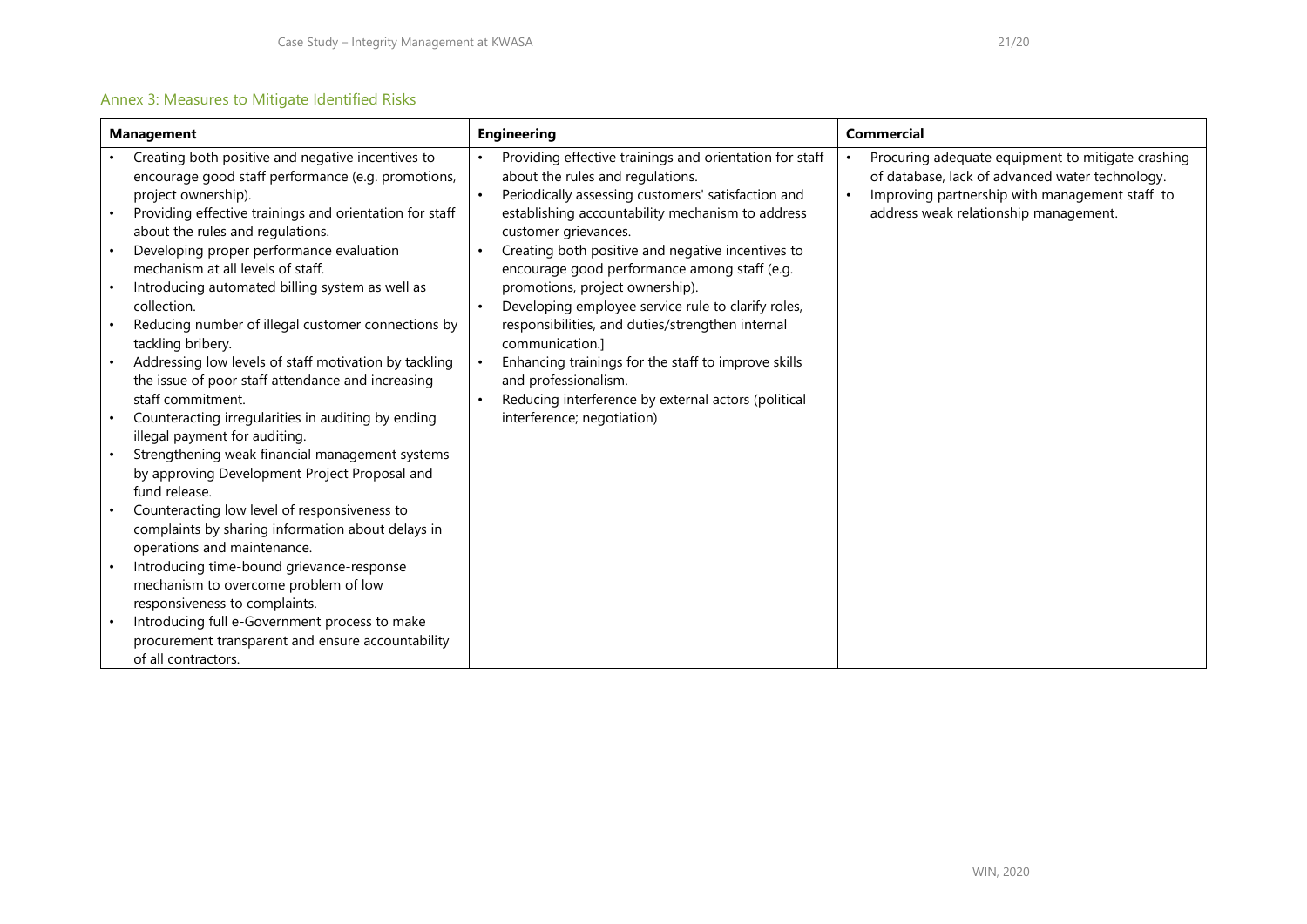# Annex 4: Potential Tools Identified

| <b>Management</b>                                                                                                                                                                                                                                                                                 | <b>Engineering</b>                                                                                                                                                                                                                                                                                                                                                                                                                            | <b>Commercial</b>                                                    |
|---------------------------------------------------------------------------------------------------------------------------------------------------------------------------------------------------------------------------------------------------------------------------------------------------|-----------------------------------------------------------------------------------------------------------------------------------------------------------------------------------------------------------------------------------------------------------------------------------------------------------------------------------------------------------------------------------------------------------------------------------------------|----------------------------------------------------------------------|
| Applicable tools:<br>Knowledge sharing<br>Award for employee of the month (based on<br>punctuality)<br>Incentives for better performance<br>Use of improved technology and equipment<br>Improved one-stop service<br>Other tools:<br>Citizen/consumer participation (participatory<br>management) | Applicable tools:<br>Relevant training for staff<br>Cash management<br>Incremental water bill increases (for both metered<br>and non-metered connections)<br>Improved management of customer complaints<br>Merit-based appointments, promotions, and job<br>security<br>Up-to-date, reliable billing system<br>Strengthened consumer committees<br>Development of water supply pressure to minimize<br>system leakage and illegal connections | Applicable tools:<br>Relevant trainings<br>Procuring digital systems |
| Team building and leadership training (ownership)<br>Delegated authority document (delegation of power)<br>Proposed new tools:                                                                                                                                                                    | Proposed new tools:<br>Relevant training for staff<br>E-Government procurement                                                                                                                                                                                                                                                                                                                                                                |                                                                      |
| Standard tendering procedure<br>Guideline for coordination with other authorities<br>E-Government procurement<br>Improved operations and maintenance department<br>Participatory management<br>Ownership of work<br>Delegation of power                                                           | Strong meter division and testing laboratory<br>Overtime and incentives<br>Strong mechanical division<br>Well-furnished space for storage of diverse materials<br>Monitoring source of water<br>$\bullet$<br>Identification of division lawyer and magistrate                                                                                                                                                                                 |                                                                      |
| Proposed adapted tools:<br>Procurement regulation compliance<br>Partnership<br>Human resources planning/improved organigram<br>Job skills training<br>Strong meter division and testing laboratory<br>Strong mechanical division                                                                  | Proposed adapted tools:<br>Job skills training (relevant training for staff, strong<br>meter division and testing laboratory, monitoring<br>source of water)<br>Improvement of work environment and conditions<br>for staff (overtime and incentives)<br>Dispute resolution mechanisms (recourse to state<br>division lawyer and magistrate)                                                                                                  |                                                                      |